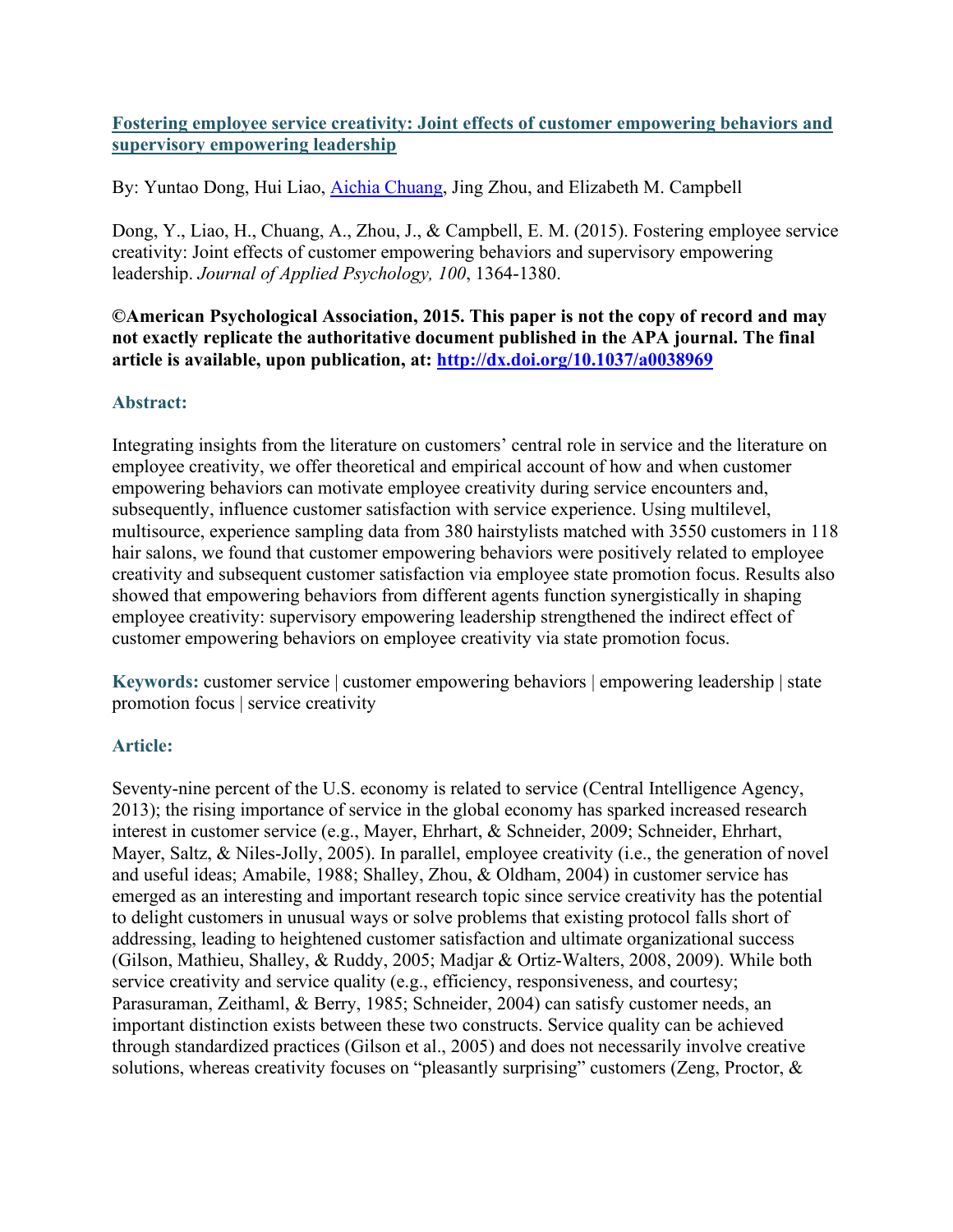Salvendy, 2012) and addresses problems in unconventional ways that extend beyond existing procedures.

A separate stream of research has focused on the central role that customers play in the service context. Customers are the source of employees' and service organizations' incomes; customers often can decide whether to use the same employee or service organization for future services; they may refer their friends to the same employee, or, if experiencing a dissatisfying service, they may persuade others to go elsewhere (Bowen, 1983; Zhao, Huo, Flynn, & Yeung, 2008). The considerable power held by the customers makes them a distinctive source of influence. The contemporary literature on the role of customers posits that customers can provide critical inputs to help improve the service they receive because customers may have the precise information and first-hand experiences with the service (Bogers, Afuah, & Bastian, 2010; Bowen & Schneider, 1988; Foss, Laursen, & Pedersen, 2011; Ordanini & Parasuraman, 2011; Schneider et al., 2005). In other words, the literature indicates that one type of customer influence is that customers contribute directly to the service process by offering unique information and perspectives. Nevertheless, in receiving service, customers may not want to specify information, direct the process, or prescribe a solution. Rather, customers may motivate the employees by making the employees believe that they are capable of doing the job and have the freedom to make decisions during the service. To the extent that service creativity is valuable to customers, a central question to ask is: how might customers encourage employee creativity without having to contribute specific knowledge or be willing to be involved in every detail of service delivery? The extant literature offers no theoretical or empirical answers to this question, which seems a lost opportunity for customers and managers of service employees alike.

To address this question, the present study integrates the two streams of research within the customer service and creativity literatures to examine the possibility that a customer can serve as a key *motivator* of employee creativity during service encounters<sup>[1](#page-1-0)</sup> and that employee creativity can ultimately enhance customer satisfaction. Specifically, we first draw upon the literature of customer influence in the service context to put customers on the center stage and examine the effects of perceived customer empowering behaviors on employee service creativity. Second, we build on insights from the research of employee creativity in customer service to theorize a motivational path through which customer empowering behaviors exert impact on employee creativity. We define customer empowering behaviors as customer actions that make employees feel motivated and able to make decisions regarding how to achieve desired outcomes during the service encounters (Ahearne, Mathieu, & Rapp, 2005; Conger & Kanungo, 1988; Thomas & Velthouse, 1990). While employees are likely to be mindful of customers' power and thus hesitate to try new ideas for fear of making customers unhappy, we suggest that customers may empower employees and unleash employees' creative potential. The necessity and value of empowering employees have been implied in the service context. Research has suggested that it is impossible for leaders to closely monitor and control the service process (Mathieu, Ahearne, & Taylor, 2007; Schneider, Bowen, Ehrhart, & Holcombe, 2000). Rather, positive service outcomes may result when front-line service employees are given latitude in satisfying customers (Martin, Liao, & Campbell, 2013). Considering customers' powerful influence and proximity to

<span id="page-1-0"></span><sup>&</sup>lt;sup>1</sup> A *service encounter* refers to the interaction that emerges between a customer and a service employee (Gutek, Groth, & Cherry, 2002; Tan, Foo, & Kwek, 2004). In our research, a service encounter occurs at the withinindividual level of analysis because the same employee served multiple customers over the time.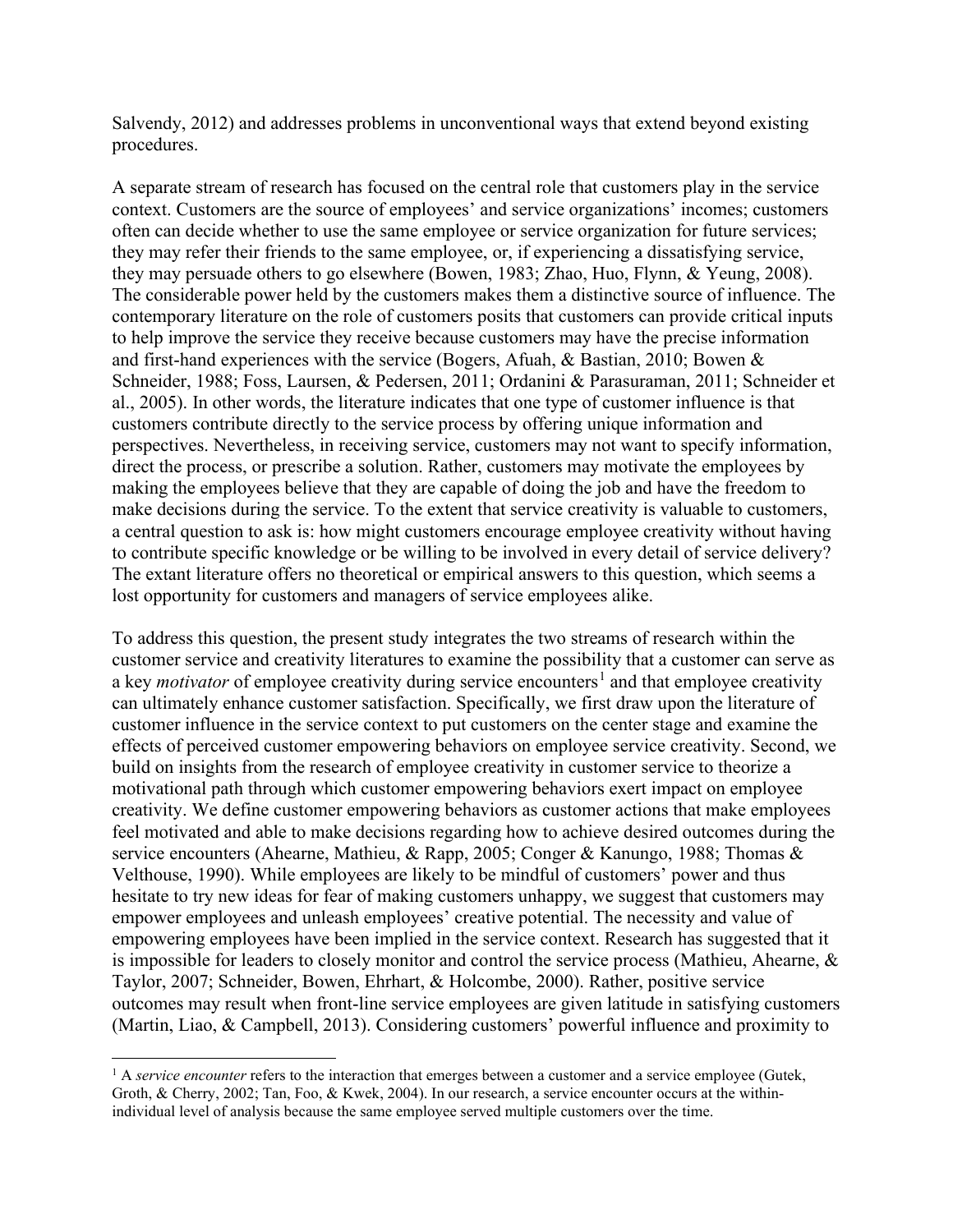the service process, it is surprising that research has yet to focus on customers as direct sources of empowerment, leaving an important potential of customer influence unexamined and a potentially effective approach to manage service employees unexplored.

To advance our theoretical understanding, we clarify the effects of customer empowering behaviors on employee creativity in the service context and address two related issues. First, why do customers affect service creativity? We investigate the motivational path that links customer empowering behaviors to creativity. Specifically, we propose that customer empowering behaviors affect employees' promotion focus, a type of self-regulatory focus that directs employees' goal pursuit toward aspiring, expanding, and enterprising (Higgins, 1997, 1998). During a service encounter, which is finite in duration, such a promotion focus facilitates employees' investing their time and energy toward coming up with novel and practical ways of solving problems (Förster, Friedman, & Liberman, 2004; Friedman & Förster, 2001). Second, when will the impact of customers be stronger? The consistency between contextual influences is often critical for creativity to occur (Zhang & Zhou, 2014). We investigate whether supervisors' empowering leadership (from inside the service organization) and customer empowering behaviors (external to the organization) interact to motivate employee creativity. Namely, we expect that supervisory empowering leadership strengthens the customer empowering behaviors– employee creativity connection.

Taken together, we aim to make four significant contributions. First, we contribute to the customer service literature by identifying customer empowering behaviors as a powerful motivating force that elevates employee creativity. Extant research has largely focused on how customers can offer information and expertise in the service (Foss et al., 2011; Madjar & Ortiz-Walters, 2008). We know little about whether and how customers may serve as motivators of employee creativity. Second, we extend the creativity literature by highlighting the creativityenhancing role of customers and theorizing promotion focus as the path linking customer empowering behaviors to employee creativity. The vast majority of creativity studies have examined contextual influence from leaders, coworkers, and work teams (e.g., Baer, Leenders, Oldham, & Vadera, 2010; Gong, Huang, & Farh, 2009; Hirst, Van Knippenberg, & Zhou, 2009; Oldham & Cummings, 1996; Perry-Smith & Shalley, 2003; Shin & Zhou, 2003; Zhang & Bartol, 2010). However, customers' motivational impact—arguably the most proximal social influence for service creativity (Grant & Hofmann, 2011)—is not well understood and cannot be assumed to operate identically to the impact from other sources. Third, by examining the synergistic effect of supervisory empowering leadership in strengthening the positive impact of customer empowering behaviors on employee creativity, we knit together the customer service, creativity, and empowering leadership literature that have progressed separately, and address the call for research on the consistency effects involving multiple contextual factors for creativity (Zhang & Zhou, 2014; Zhou & Hoever, 2014). Fourth, the multilevel, multisource, experience sampling approach allows us to make an empirical contribution by examining both withinindividual and between-individual predictors of service creativity.

## **Theory and Hypotheses**

In this section, we develop our theoretical model (see Figure 1). First, we clarify the concept and value of customer empowering behaviors. Second, we discuss the positive connection between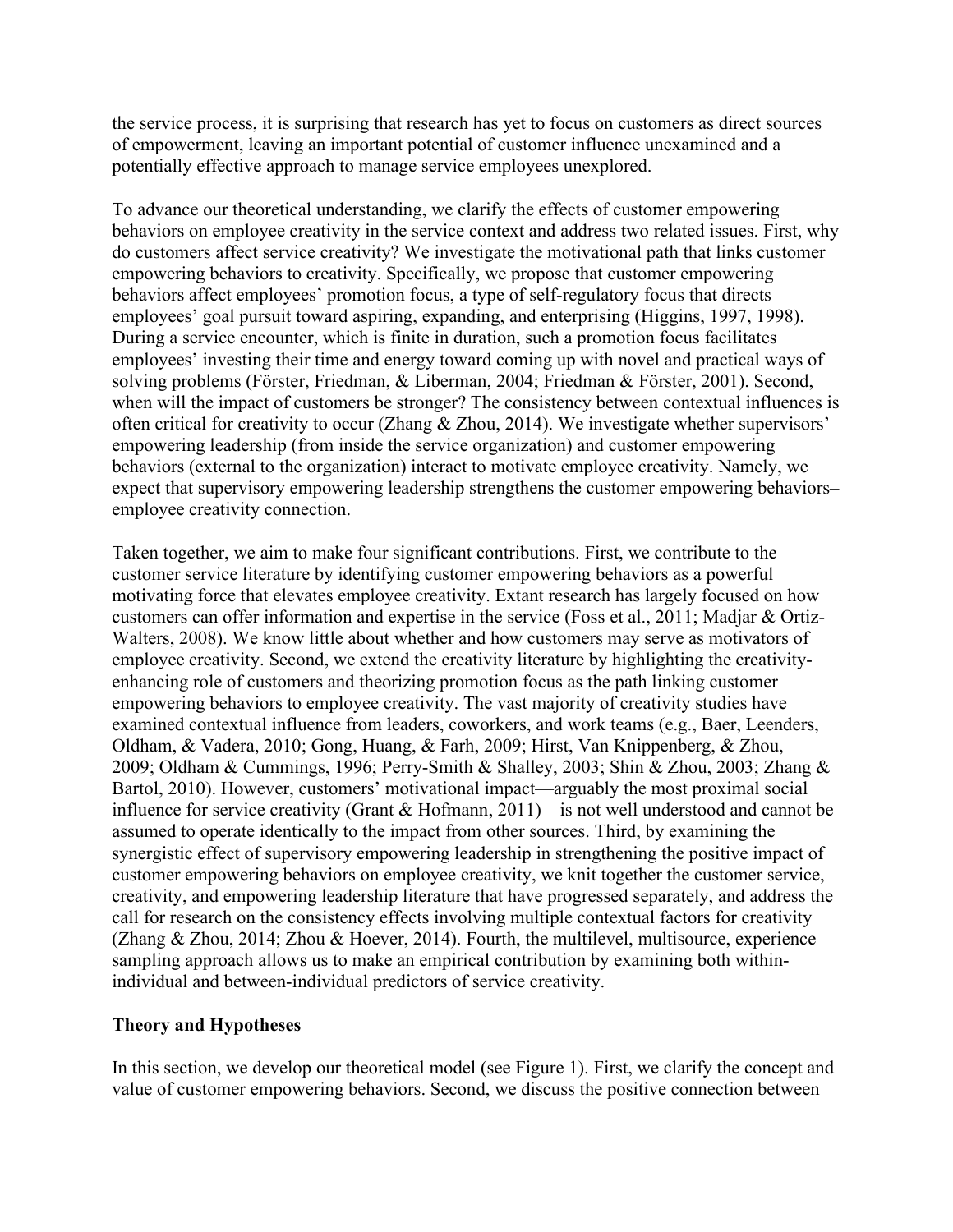customer empowering behaviors and creativity, as mediated by employee state promotion focus. Third, we predict that employee creativity is positively related to customer satisfaction. Lastly, we explain how the positive impact of customer empowering behaviors on creativity via state promotion focus is strengthened when empowering leadership is also present.



Figure 1. Theoretical model of joint effects of customer empowering behaviors and supervisory empowering leadership on employee creativity and customer satisfaction.

Customer Empowering Behaviors

The notion of empowerment is central to service industries. Since front-line employees frequently engage in direct interactions with the customers and most keenly understand customer needs, their ability to serve can benefit from removal of bureaucratic prescriptions about how to work and increased freedom to operate as they see fit (Ahearne et al., 2005; Martin et al., 2013; Schneider et al., 2000). Drawing upon the contemporary customer service literature, which regards customers as having substantial power and potential of influence over service employees (Bowen, 1983; Bowen & Schneider, 1988; Zhao et al., 2008), we argue that customers act as a major source of empowerment during service encounters.

Empowering has been conceptualized as a motivating process that facilitates individuals' intrinsic need for control and mastery (Conger & Kanungo, 1988; Spreitzer, 1995; Thomas & Velthouse, 1990). Accordingly, we define customer empowering behaviors as customers creating conditions that make employees feel motivated and capable of making important decisions about their work. By exhibiting empowering behaviors, customers can serve as motivators that shape employees' motivation and behaviors during the service encounters. Applying principles from the empowering leadership literature, we expect that customers can empower by highlighting the meaningfulness of the employees' job, involving them in decision making, expressing confidence in their capabilities, and offering them more autonomy during the service (Ahearne et al., 2005; Arnold, Arad, Rhoades, & Drasgow, 2000; Zhang & Bartol, 2010). Because these behaviors collectively make people feel capable of managing important domains of their work,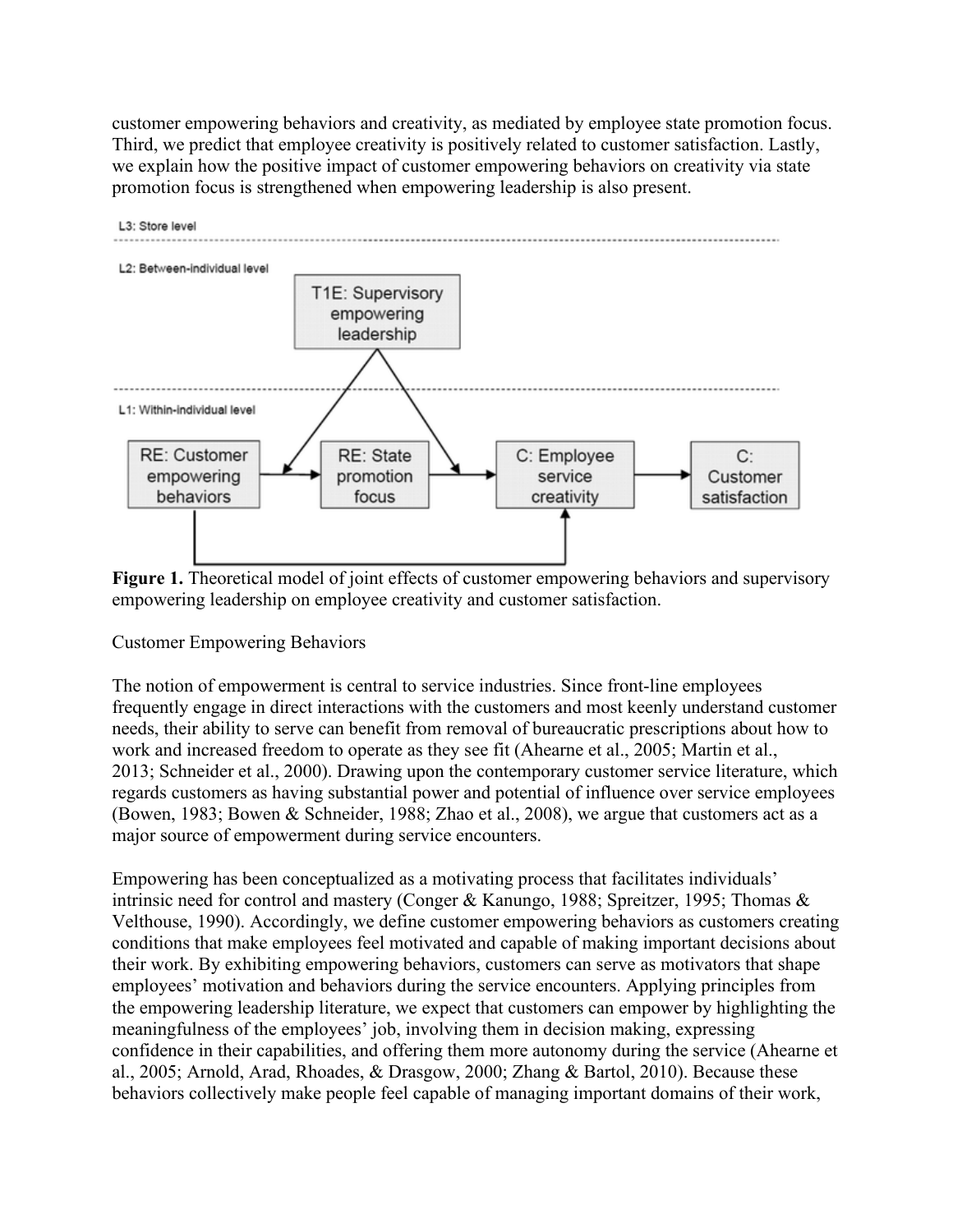they jointly reflect the motivating process of empowerment (Conger & Kanungo, 1988). Examples of customer empowering behaviors include a hardware store customer describing the importance of a home improvement effort and showing confidence in the employee's expertise in selecting the right tools, or a customer seeking the advice of a stylist and expressing willingness to take the stylist's suggestion when deciding on a new hair style.

Customer empowering behaviors are related to the concept of delegation, but differ in that delegation reflects only one aspect of empowering behaviors, that is, autonomy (Mills & Ungson, 2003). Customer empowering behaviors also differ from rapport and support. Unlike empowering process, rapport requires shared positive emotions and a closeness of the relationship. Customer empowering behaviors do not necessarily involve positive interpersonal relationship and emotional attachment, which are core to these other relational constructs that have been examined in the creativity literature (e.g., Janssen, 2005; Madjar, Oldham, & Pratt, 2002; Scott & Bruce, 1994; Tierney, Farmer, & Graen, 1999). Support can manifest in a directive rather than empowering forms, such as giving prescriptive solutions for service-related problems (e.g., Jokisaari & Nurmi, 2009).

Customer Empowering Behaviors, Employee State Promotion Focus, and Creativity

Previous theory and research concerning creativity and empowerment suggest that empowering behaviors create a work context that motivates employees to use more active and successoriented means to maximizing work objectives (Friedman & Förster, 2001; Spreitzer, 1995, 1996; Zhou, Hirst, & Shipton, 2012). This includes generating creative solutions to satisfy customers beyond their expectations (Ahearne et al., 2005; Martin et al., 2013). In particular, creativity scholars have remarked that "self-regulating strategies focused on success, achievement and problem solving [that is, promotion focus] are potent sources of employee creativity" (Zhou et al., 2012, p. 894; Friedman & Förster, 2001; Neubert, Kacmar, Carlson, Chonko, & Roberts, 2008). Accordingly, we propose that customer empowering behaviors can promote employee creativity by affecting employees' self-regulation toward achievement, specifically, promotion focus.

Self-regulation refers to the process by which individuals set desired end-states or goals and guide their own activities and performance toward these end-states (Carver & Scheier, 1981; Higgins, 1997, 1998; Vohs & Baumeister, 2004). According to regulatory focus theory (Higgins, 1997, 1998), people have two basic self-regulation systems: promotion focus, which emphasizes aspiration, accomplishment, and achievement of gain, and prevention focus, which emphasizes responsibilities, safety, and avoidance of loss. Consistent with the motivational nature inherent in customer empowering behaviors, we examine the role of promotion focus. Of particular relevance to service encounters, research found that momentary situations such as others' language and behavior can temporarily affect one's promotion focus (e.g., Brockner & Higgins, 2001; Van Dijk & Kluger, 2011). This suggests that state promotion focus may be a particularly useful motivational path that links a customer's empowering behaviors and the employee's creativity during a service interaction.

Empowering customers demonstrate behaviors that allow employees to make decisions and to take effective actions without intervention from the customers. Such behaviors make employees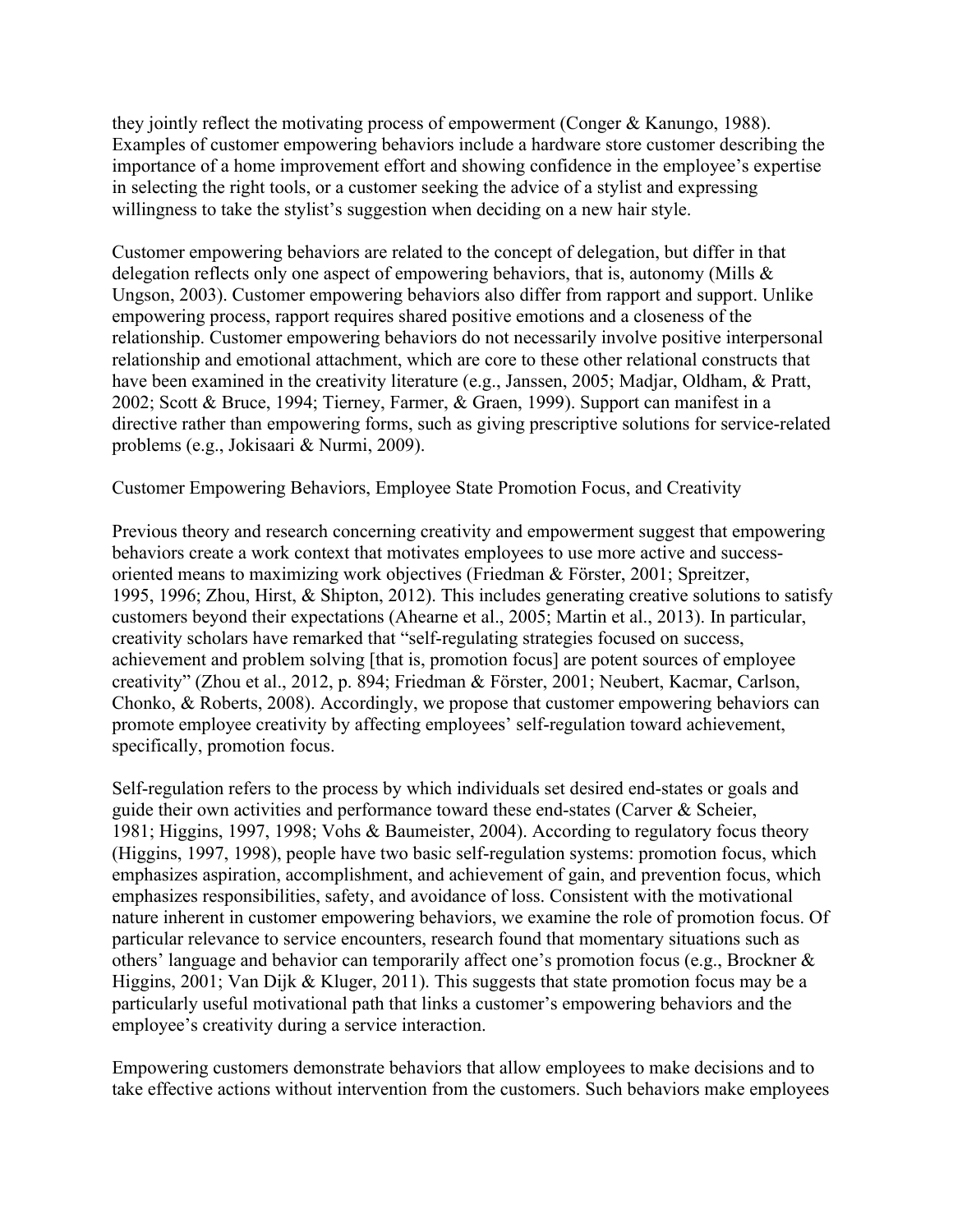feel that they have both the ability and freedom to use their own expertise to complete service tasks (Spreitzer, 1995; Thomas & Velthouse, 1990). As a result, employees tend to develop stronger desire and commitment in achieving favorable outcomes. By helping employees recognize the meaning and impact of their job, customers can energize employees, stimulate their wish to make changes, and direct their attention toward accomplishment with less concern for failure—all of which are reflected in a promotion focus (Kark & van Dijk, 2007; Kluger & Ganzach, 2004). Moreover, customers can empower employees by seeking employees' advice during decision making, giving them control over tasks, and expressing confidence in employees' capability. These behaviors foster employees' sense of mastery and are related to higher aspirations for success, which align well with the striving for maximal goals and personal growth in a promotion-focus mindset. In line with these arguments, Neubert and colleagues (2008) found leaders whose "personal power [is] consciously controlled and generously shared" with followers (Molyneaux, 2003, p. 360) increased followers' promotion focus. We hypothesize:

*Hypothesis 1:* Customer empowering behaviors, as perceived by employees, are positively related to employee state promotion focus during the service encounters.

Employee promotion focus will in turn boost service creativity. Individuals operating with a stronger promotion focus show more willingness to take risks, are more concerned with development, and demonstrate more "exploratory" behaviors (Crowe & Higgins, 1997; Förster, Higgins, & Idson, 1998; Friedman & Förster, 2001; Liberman, Idson, Camacho, & Higgins, 1999). Especially, with a risk-seeking orientation, promotion-focused employees may feel excited about searching for new ideas during the service encounters. Therefore, they are likely to engage in divergent thinking and creative problem-solving processes in which multiple alternatives are considered (Förster et al., 2004). This enables employees to achieve higher levels of creativity.

Supporting these arguments in laboratory settings, Crowe and Higgins (1997) and Friedman and Förster (2001) found that promotion-induced participants outperformed their prevention-induced counterparts in the tasks requiring generation of new alternatives and creative insights. More recently, Neubert and colleagues (2008) extended the investigation to the workplace by showing a positive effect of employees' promotion focus at work on their creative behaviors. Consistently with these findings, Zhou and colleagues' (2012) research supported their argument that promotion focus helps individuals maintain enthusiasm as well as promotes an exploratory processing style, which provides a foundation for creativity. We propose:

*Hypothesis 2:* Employee state promotion focus is positively related to employee creativity during the service encounters.

So far, we have hypothesized that customer empowering behaviors can influence service employee state promotion focus, which, in turn, drives employee creativity during the service encounters. These arguments together lead us to predict:

*Hypothesis 3:* Employee state promotion focus mediates the positive relationship between customer empowering behaviors and employee creativity during the service encounters.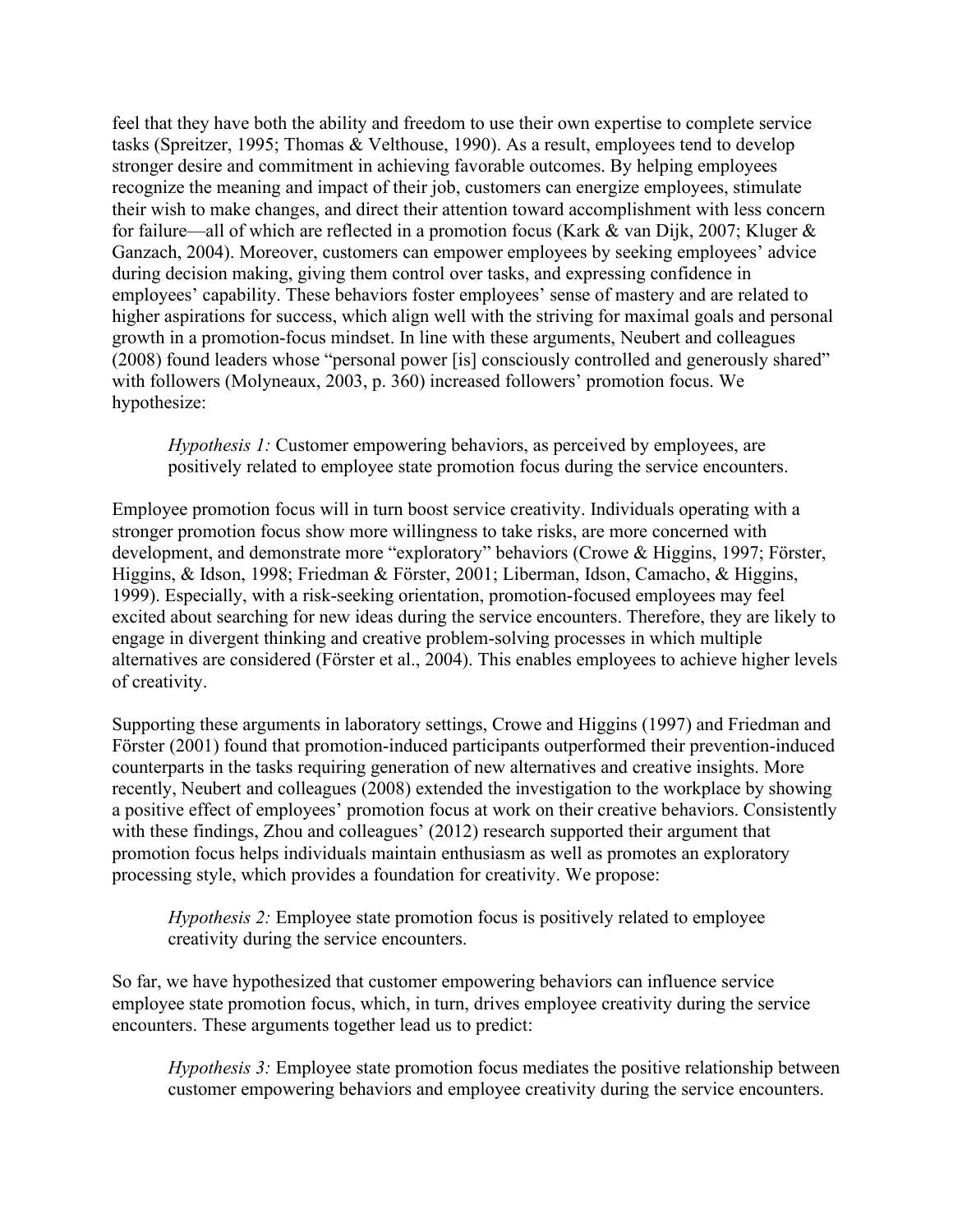## Employee Creativity and Customer Satisfaction

We expect that employees' service creativity leads to higher levels of customer satisfaction through two paths: (a) by meeting special customer demands and expectations and/or (b) by delighting customers through unexpected service solutions. First, when employees exhibit creativity during the service encounters, they generate novel solutions that are useful in dealing with the service tasks at hand. These novel solutions may include devising new processes or adapting and refining existing procedures to address customer needs (Madjar & Ortiz-Walters, 2008). Both forms of creativity should enable employees to better fulfill customer expectations and needs, therefore bringing unique customer benefits and enhancing customer satisfaction. Second, since service creativity represents constructive departure from, and improvement over, existing approaches and past experiences, it offers opportunities to surprisingly please customers (Zeng et al., 2012). With the unexpected, delightful experience, customers are likely to perceive more satisfaction with the service.

Consistent with these arguments, in a sample of customer service technicians, Gilson and her colleagues (2005) found that creative team environments facilitated employee engagement in creative processes and, subsequently improved teamwork and customer satisfaction. While the evidence has been gathered at the between-employee level, research has yet to examine the effect of service creativity on customer satisfaction at the within-employee level. Since each customer– employee interaction may be different, we specify that the relationship between service creativity and customer satisfaction is also a meaningful encounter-level (i.e., within-employee) phenomenon that varies by customers. Together, we predict:

*Hypothesis 4:* Employee creativity is positively related to customer satisfaction with the service encounter.

## Moderation by Supervisory Empowering Leadership

In addition to customers, supervisors serve critical roles in influencing service employees and important service outcomes (e.g., Liao & Chuang, 2007; Schneider et al., 2005; Schneider, Wheeler, & Cox, 1992). Research on customer service management has suggested that supervisors' leadership style can shape employees' attitudes, behaviors, and performance (Borucki & Burke, 1999; Burke, Borucki, & Hurley, 1992; Dietz, Pugh, & Wiley, 2004; Schneider, 1990; Schneider, White, & Paul, 1998). For example, Schneider and colleagues (Salvaggio et al., 2007; Schneider et al., 2005; Schneider et al., 1998) found that service-oriented leadership impacted employee service quality, customer satisfaction, and unit sales by cultivating a proservice climate. Liao and Chuang (2007) and Hur, van den Berg, and Wilderom (2011) found that transformational leadership was positively related to the desirable service outcomes at both the individual and team levels.

Building upon and extending this literature, we argue that supervisors, as a comparatively distal source of influence, have the potential to facilitate the more proximal influence of customers. Considering that it is almost impossible for supervisors to directly control the service process (Ahearne et al., 2005; Mathieu et al., 2007; Schneider et al., 2000), we expect supervisory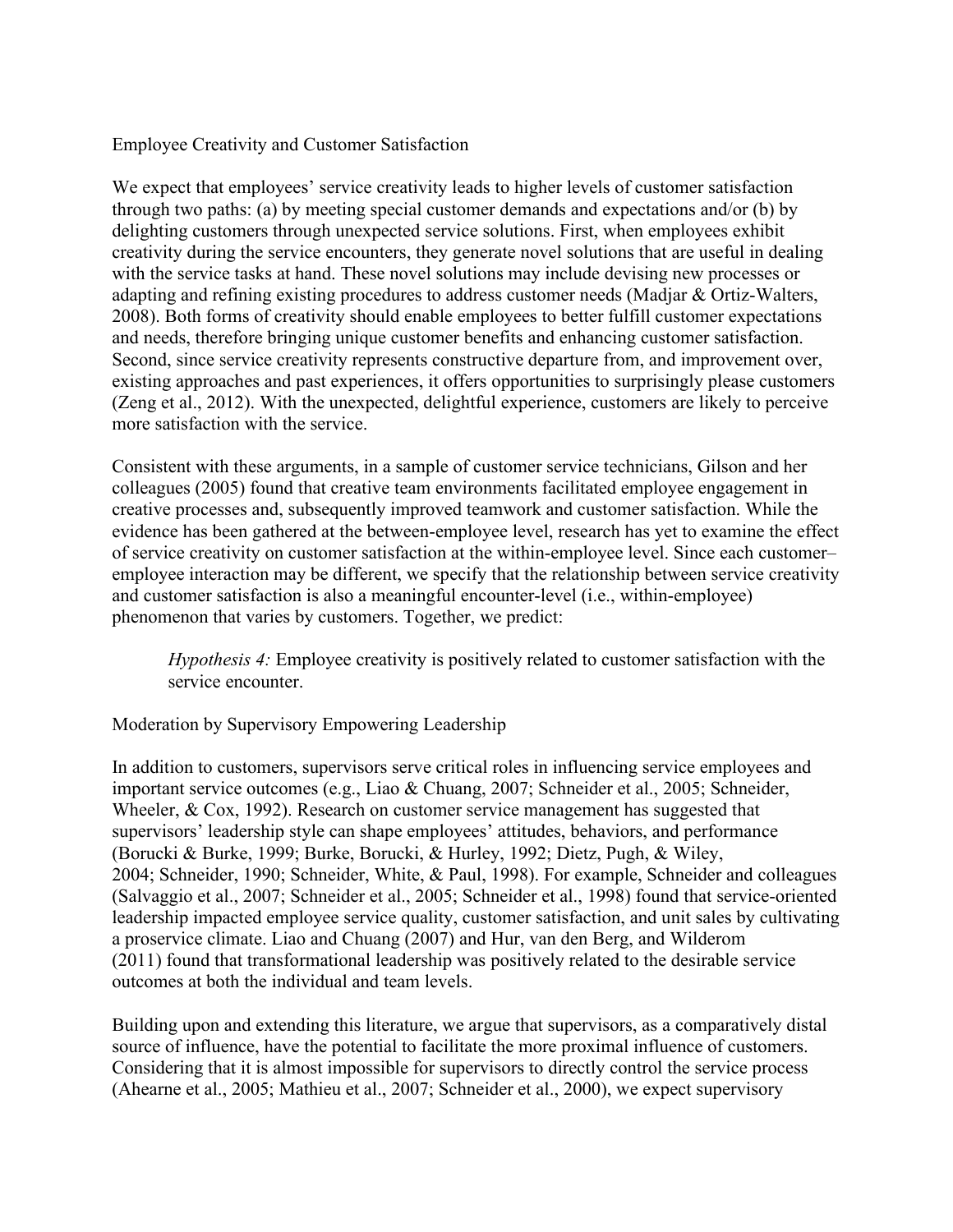empowering leadership to be particularly useful in the service context. Accordingly, we examine supervisory empowering leadership as a moderator that strengthens the impact of customer empowering behaviors on employee creativity. Similar to customer empowering behaviors, an empowering supervisor will implement conditions with a view toward enhancing employees' intrinsic motivation and investment in the work (Ahearne et al., 2005; Arnold et al., 2000; Zhang & Bartol, 2010).

As pointed out by Kanfer and colleagues (Chen & Kanfer, 2006; Kanfer, 1990), motivational stimuli emanating from different sources (e.g., individuals, leader-member interactions, and the external environment) "exert more potent influences on employee motivation when there is motivational fit or consistency in the stimuli to which individuals are exposed" (Chen, Sharma, Edinger, Shapiro, & Farh, 2011, p. 544). Building upon this rationale, we propose that the positive relationship between customer empowering behaviors and employee state promotion focus is more pronounced when one's supervisor provides a consistent "motivational stimulus"—empowering leadership. An empowering supervisor instills in followers the sense that they can influence the work process in meaningful ways and have autonomy while doing their work (Spreitzer, 1995; Thomas & Velthouse, 1990). As a result, employees feel more positive about the heightened levels of empowerment from customers. For example, they will be more likely to consider customer empowering behaviors as providing valuable opportunities for them to take initiative, provide better service, and make significant contributions to the organization. This positive attitude aligns with the aspiration toward achieving high performance in a promotion-focused state during the service encounters. Customer empowering behaviors are less motivating without empowering leadership because employees may not believe they should or truly have the freedom to strive for promotional goals in the service. Therefore, we predict:

*Hypothesis 5:* The relationship between employee-perceived customer empowering behaviors and state promotion focus during the service encounters will be stronger when there is a higher rather than lower level of supervisory empowering leadership.

With a more empowering supervisor, employees' state promotion focus is more likely to manifest as creativity. While promotion focus constitutes important personal motivation to be creative, employees need to feel enabled to express creative motivation and perceive that their efforts are valued in order to actually engage in creative activities (Pieterse, van Knippenberg, Schippers, & Stam, 2010). Empowering leadership should appeal to their desires for success, providing the opportunity to explore, experiment and seek out new solutions (Friedman & Förster, 2001). Specifically, an empowering supervisor shows confidence in employees' ability, making promotion-focused employees feel capable to pursue creative outcomes. An empowering supervisor also unshackles employees from bureaucratic restrictions about how to work and allows employees discretion to adapt as they see fit (Mathieu et al., 2007). Left more often to their own devices, promotion-focused employees will take more risks to pursue ideas that are novel (e.g., Friedman & Förster, 2001; Neubert et al., 2008). However, if the supervisor exhibits prescriptive styles and emphasizes established rules, employees are more likely to harbor concerns that prevent them from generating new ideas. In line with these arguments, researchers have shown that work characteristics that promote autonomy and support discretionary efforts facilitated the promotion focus–creativity link (e.g., Shalley & Gilson, 2004). We propose: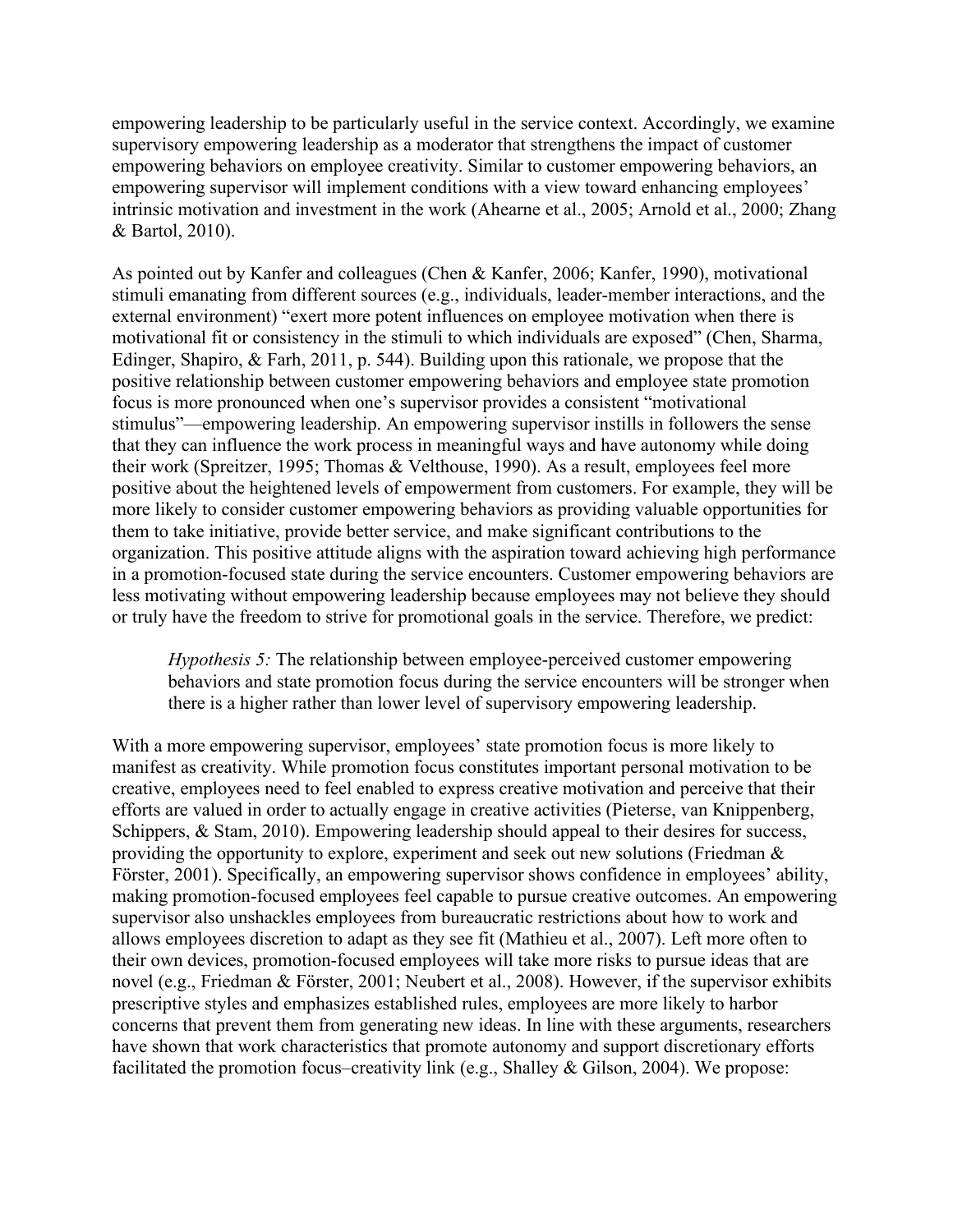*Hypothesis 6:* The relationship between employee state promotion focus and employee creativity during service encounters will be stronger when there is a higher rather than lower level of supervisory empowering leadership.

Combining Hypotheses 5 and 6, we anticipate that supervisory empowering leadership can strengthen the indirect relationship between customer empowering behaviors and employee creativity via employee state promotion focus. We propose a moderated mediation relationship:

*Hypothesis 7:* Empowering leadership moderates the mediated effect of employee perceived customer empowering behaviors on employee creativity via state promotion focus such that the indirect relationship will be stronger when there is a higher rather than lower level of supervisory empowering leadership.

## **Method**

#### Research Site, Procedures, and Sample

We collected data in hair salons from a large salon chain in Taiwan.<sup>[2](#page-8-0)</sup> We selected hair salons as the research context for two reasons. First, generating novel and appropriate hairstyles to meet various customer needs is one of the most basic and important requirements for stylists (Madjar & Ortiz-Walters, 2008). Thus, hair salons constitute a particularly fitting context for studying service creativity. It is important to note that a "creative" hairstyle is not necessarily inventive, but should give the customer a new look and properly address the customer's needs. Second, the interaction between a customer and a stylist usually lasts long enough (more than 30 minutes) for the stylist to perceive a customer's behaviors and for the customer to observe the stylist's creative performance.

Research assistants (RAs) were trained to distribute surveys in the salons at various times. On the first visit, RAs asked stylists to fill out a Time 1 employee survey consisting of measures of empowering leadership, customer orientation climate, intrinsic motivation, creative self-efficacy, age, and gender. RAs collected completed surveys on their second visits. Stylists were told that the RAs would visit multiple times in the following 4 weeks to randomly collect information about 10 of their service encounters with the customers. To avoid employee response fatigue, a maximum of two encounters per stylist were assessed in one day. To ensure adequate interactions between stylists and customers, only services that typically lasted substantial amount of time (e.g., hair perming, dying, cutting, and styling) were included. Stylists and customers were approached at the end of the service, and were asked to fill out a survey independently. The repeated employee survey included measures of perceived customer empowering behaviors and state promotion focus. The customer survey included employee creativity, customer satisfaction, returned versus new customer status, and demographic information. All surveys were completed on site, and we provided all participants a gift token and assured confidentiality of their responses.

<span id="page-8-0"></span> $2 A$  short version of the paper was published in Academy of Management conference proceeding in 2012 (Dong, Liao, Chuang, Zhou, & Campbell, 2012).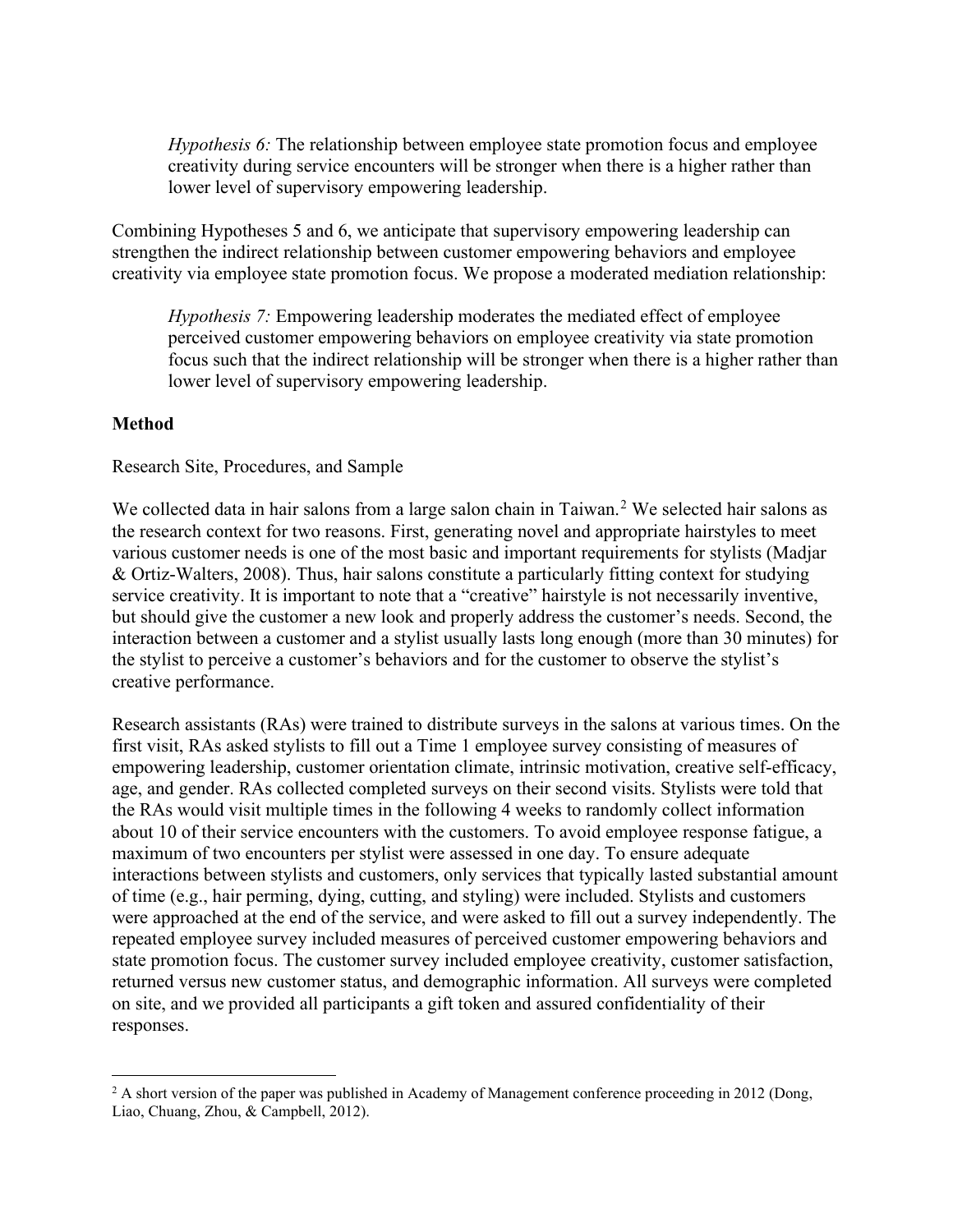Our data had a hierarchical structure in which customer–employee encounters were nested within employees, and employees were nested within salons. A total of 120 salons, 414 hairstylists, and 4,200 customers were approached, of which 120 (100.0%) salons, 410 (99.0%) hairstylists, and 3,713 (88.4%) customers responded. Responses were excluded from the analyses if the assessments were not complete or if the customer and employee responses could not be matched. The final sample consisted of 3,550 complete customer responses matched with 380 individual employees from 118 salons. The average duration of the service transactions was 97 minutes. Among the stylists, 93% were female and their average age was 28. Among the customers, 83% were female and their average age was 34. Since a majority of the participants were women, we used an analysis of variance (ANOVA) to check whether women and men responded differently. Results showed that female and male stylists were not significantly different in their perceptions of customer empowering behaviors,  $F = 2.52$ ,  $p > .05$  and state promotion focus,  $F = 1.04$ ,  $p >$ .05, and female and male customers were not significantly different in their evaluations of employee creativity,  $F = .10$ ,  $p > .05$  and their own satisfaction,  $F = .14$ ,  $p > .05$ .

#### Measures

All measures that were originally in English were translated into Chinese following the translation-back-translation procedure to ensure accuracy. Unless otherwise noted, all items were assessed on a 5-point Likert-type scale with 1 = *Strongly disagree* and 5 = *Strongly agree*. We provide a list of items and instructions of focal variables in Appendix A.

## *Employee-perceived customer empowering behaviors*

We adapted Ahearne and colleagues' (2005) empowering leadership scale for stylists to assess customer empowering behaviors. We have conducted a pilot study to test the validity of the empowering leadership measure when applying to customer behaviors in a service setting (see Appendix B). Mindful of the length of repeated employee surveys (usually filled out by each stylist for 6 to 13 encounters), we shortened the scale by removing four items that were less appropriate in the service context. The scale retained the same four dimensions as the original measure, with two items in each dimension. The four dimensions and sample items were: (a) enhancing the meaningfulness of work (e.g., "This customer helped me see the importance of my work to him/her"), (b) fostering participation in decision making (e.g., "This customer made decisions about his or her hairstyle together with me"), (c) expressing confidence in high performance (e.g., "This customer believed that I can handle demanding tasks"), and (d) providing autonomy (e.g., "This customer allowed me to provide service my way").

We conducted a confirmatory factor analysis (CFA) to examine the dimensionality of the customer empowering behaviors measure. Since customers were nested in service employees, we estimated a multilevel CFA model using MPLUS 7 (Hox, 2002; Muthén & Muthén, 1998–2012). We examined the overall model fit by Comparative Fit Index (CFI), Tucker-Lewis Index (TLI), Root Mean Square Error of Approximation (RMSEA), and Standardized Root Mean Square Residual (SRMR). The four subdimensions have been found to be mutually related and collectively represent the construct of empowering behaviors. Hence, we specified a secondorder factor model with the four subdimensions as first-order factors and a second-order factor of customer empowering behaviors at both within- and between-individual levels. Fit indices for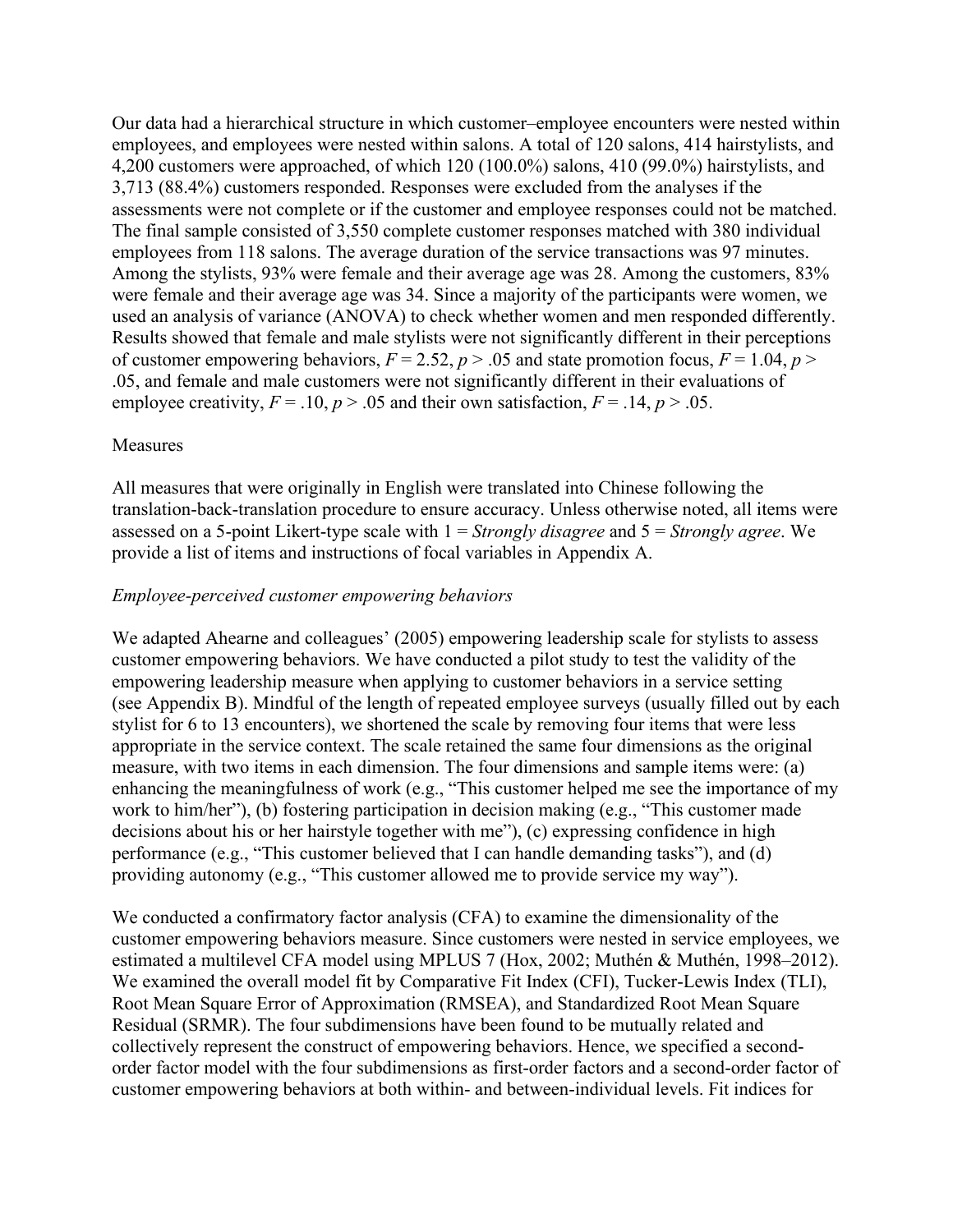the model indicated good fit ( $\chi$ 2(62) = 150.07, *p* < .05; CFI = .99; TLI = .99; RMSEA = .03; within-individual SRMR = .03; between-individual SRMR = .03; store-level SRMR = .06). Factor loadings for all items were significant ( $p < .05$ ). The four dimensions were highly correlated; correlations ranged from .53 to .82 (*p* < .05 for all). Taken together, CFA results revealed that the subdimensions were distinct, and collectively reflective of the overall construct. Therefore, we averaged dimensional scores to create an overall score for customer empowering behaviors. The Cronbach's alpha for the overall customer empowering behaviors scale was .92.

## *Employee state promotion focus*

We measured employee state promotion focus using the five items from the workplace promotion focus scale developed and validated by Neubert et al. (2008). This measure was also validated in the pilot study described in Appendix B. We adapted the wording of the promotion focus scale so as to capture the motivational state of an employee when serving a particular customer. Moreover, the instruction highlighted the time boundary of the state promotion focus. Each employee was asked: "to what extent do you agree or disagree with each of the following statements about yourself *when you were serving this customer*?" A sample item was "I was motivated to better serve this customer by my aspirations." The Cronbach's alpha was .84.

## *Employee creativity*

We measured employee creativity by adopting eight items from the 13-item creativity scale used in previous studies (Zhou & George, 2001; Zhou, Shin, Brass, Choi, & Zhang, 2009). We retained the items that were relevant to the service context and were easy to evaluate in order to reduce customers' cognitive burden. On a 5-point scale ranging from 1 = *not at all characteristic* to 5 = *very characteristic*, customers rated the extent to which each of the eight behaviors was characteristic of the employee who had just served him or her. A sample item was "The stylist came up with creative solutions to problems I had." The Cronbach's alpha for the scale was .94.

## *Customer satisfaction*

Customer satisfaction was measured with Gotlieb, Grewal, and Brown's (1994) three customer satisfaction items, which have also been used by Liao and Chuang (2004) more recently. We asked the customers to report their satisfaction toward the stylist who just provided service to them. A sample item was "Overall, I am satisfied with the decision to come to this stylist." The Cronbach's alpha for the scale was .93.

## *Supervisory empowering leadership*

Using Ahearne et al.'s (2005) 12-item empowering leadership scale, we asked stylists to rate their supervisor's empowering behaviors. Because we conceptualized empowering leadership as an individual's perception of leadership toward one's self, we used an individual referent (i.e., "me") in the items (e.g., Robert, Probst, Martocchio, Drasgow, & Lawler, 2000; Zhang & Bartol, 2010). Following previous practices (e.g., Ahearne et al., 2005; Zhang & Bartol, 2010), we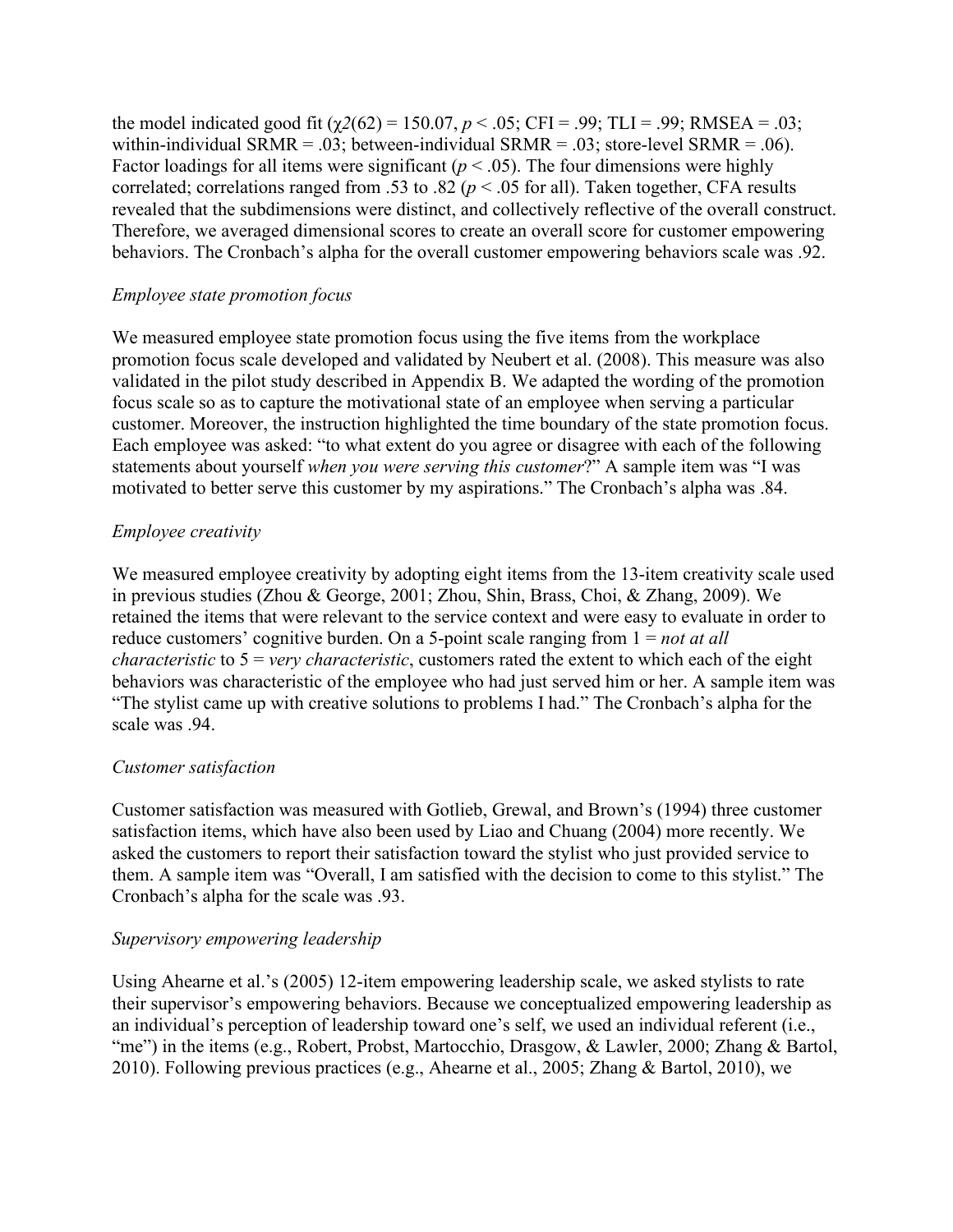averaged across four subdimensions to generate the empowering leadership score. The Cronbach's alpha for the overall empowering leadership scale was .94.

## *Covariates*

We controlled for variables that may influence the customer–employee interaction and service outcomes at each of the three levels. At Level 1, we controlled for whether the customer was a first-time or a returned customer using a dummy variable (0 = *first-time customer*, 1 = *returned customer*) because relationship history may impact individual expectations, perceptions, and evaluations of the interaction and outcomes (Mayer et al., 2009).

At Level 2, we controlled for intrinsic motivation and creative self-efficacy since previous research has found that they may explain the impact of empowering behaviors on employee creativity (e.g., Gong et al., 2009; Zhang & Bartol, 2010). Intrinsic motivation was assessed using the 5-item scale developed by Tierney and colleagues (1999). The Cronbach's alpha for the intrinsic motivation scale was .89. Creative self-efficacy was measured using Tierney and Farmer's (2002) 3-item scale. The Cronbach's alpha was .82.

At Level 3, we controlled for store size (the number of stylists) because smaller salon might provide opportunities for more intimate relationships among employees and customers, which could affect customers' service experience (e.g., Dietz et al., 2004). We also controlled for customer orientation climate since it has been shown to influence employees' job attitudes and customer-oriented behaviors, as well as customer satisfaction (Burke et al., 1992; Grizzle, Zablah, Brown, Mowen, & Lee, 2009; Hong, Liao, Hu, & Jiang, 2013; Schneider & Bowen, 1985; Schneider et al., 2005). We used the customer orientation scale used by Susskind, Kacmar, and Borchgrevink (2003). The average *rwg(j)* across the 118 salons was .98, indicating a high level of within-store agreement (James, Demaree, & Wolf, 1984). Intraclass correlation (ICC1) and reliability of group mean (ICC2) values were .03 ( $p < .05$ ) and .24, respectively. The relatively low ICC2 may stem in part from the small number of stylists per store (e.g., Liao, Toya, Lepak, & Hong, 2009), yet such values should not prevent aggregation if it is justified by theory and supported by other aggregation indices (Chen & Bliese, 2002). We aggregated stylists' responses to the store level. The Cronbach's alpha was .89.

## Analytical Strategy

Prior to hypothesis testing, we conducted CFA to assess the discriminant validity of our key constructs. Customer empowering behaviors, employee state promotion focus, employee creativity, and customer satisfaction were specified at the within-individual level (Level 1). Empowering leadership was treated as the between-individual level variable (Level 2). Although we did not have any hypothesized variables at the store level (Level 3), we specified a three-level model to accurately reflect the data structure and account for the control variables at Level 3.

We applied three-level Hierarchical Linear Modeling (HLM3) to test our hypotheses. We assessed the significance of the indirect effect of customer empowering behaviors on employee creativity via state promotion focus using the multilevel regression procedure in HLM proposed by Bauer, Preacher, and Gil (2006). Moreover, we followed Bauer and colleagues' approach to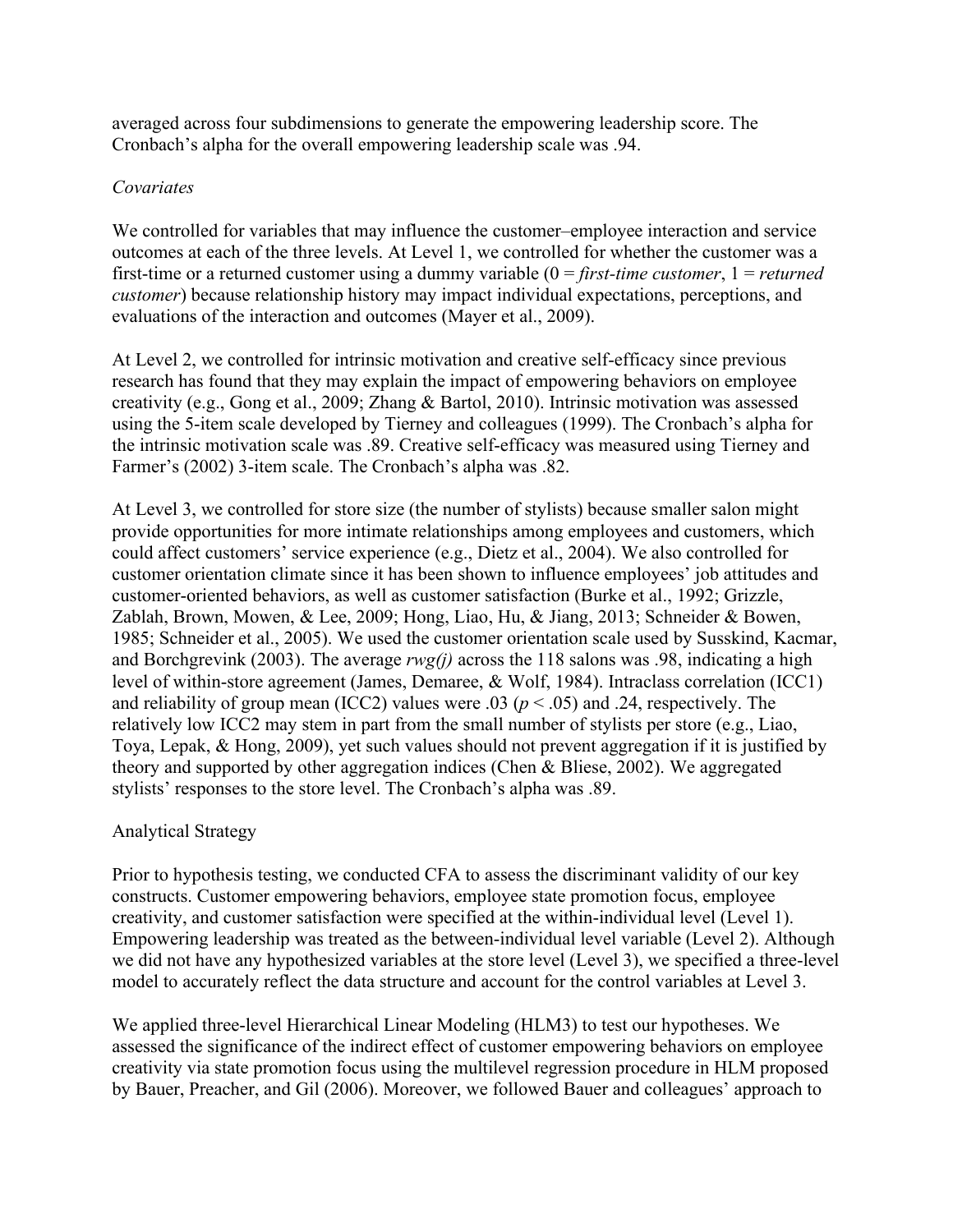test the moderated mediation hypothesis by examining the indirect effect of customer empowering behaviors on employee creativity at differing levels of empowering leadership.

## **Results**

The means, standard deviations, correlations, and reliability statistics of the variables included in this study are presented in Table 1.

| <b>Variables</b>                            | Mean | SD   |        | 2      | 3      | 4     | 5     |
|---------------------------------------------|------|------|--------|--------|--------|-------|-------|
| Within-individual variables ( $n = 3,550$ ) |      |      |        |        |        |       |       |
| 1. Customer status <sup>a</sup>             | .30  | .46  |        |        |        |       |       |
| 2. Customer empowering behaviors            | 4.05 | .57  | $.20*$ | (.92)  |        |       |       |
| 3. Employee state promotion focus           | 3.85 | .60  | $.04*$ | $.52*$ | (.84)  |       |       |
| 4. Employee creativity                      | 4.00 | .69  | $.19*$ | $.31*$ | $.19*$ | (.94) |       |
| 5. Customer satisfaction                    | 4.42 | .63  | $.28*$ | $.30*$ | $.12*$ | .60   | (.93) |
| Between-individual variables ( $n = 380$ )  |      |      |        |        |        |       |       |
| 1. Intrinsic motivation                     | 3.75 | .62  | (.89)  |        |        |       |       |
| 2. Creative self-efficacy                   | 3.64 | .64  | $.60*$ | (.82)  |        |       |       |
| 3. Empowering leadership                    | 3.76 | .62  | $.35*$ | $.36*$ | (.94)  |       |       |
| Store-level variables ( $n = 118$ )         |      |      |        |        |        |       |       |
| 1. Store size (number of stylists)          | 3.53 | 1.21 |        |        |        |       |       |
| 2. Customer orientation climate             | 4.51 | .32  | $-.02$ | (.89)  |        |       |       |

**Table 1.** Descriptive Statistics, Reliabilities, and Correlations of the Variables

*Note.* Numbers 1–5 in the top row correspond to the variables in the respective sections of the table. Cronbach's alphas for the scales are in parentheses and presented along the diagonal. *SD* = Standard deviation.  $a = 0$  = first-time customer, 1 = returned customer.

 $* p < .05$  (two-tailed).

## Discriminant Validity

The hypothesized measurement model consisted of five latent variables: perceived customer empowering behaviors, employee state promotion focus, employee service creativity, customer satisfaction, and empowering leadership. Consistent with the conceptualization of customer empowering behaviors and empowering leadership, we specified a second-order factor model for each of them (i.e., a higher order construct of empowering behaviors was indicated by its four subdimensions).

The values on the fit indexes indicated that the multilevel five-factor CFA model provided a good fit for the data  $(\gamma(525)^2 = 1536.00, p < .05$ ; CFI = .97; TLI = .97; RMSEA = .02; withinindividual SRMR = .02; between-individual SRMR = .08). All indicators loaded on their respective constructs significantly at the .05 level. We compared this hypothesized model to a four-factor model, in which the two customer-assessed variables (employee creativity and customer satisfaction) were loaded on one factor. Results revealed that the five-factor model fit the data significantly better than the four-factor model  $(\Delta \chi(7)^2 = 4012.02, p < .05)$ , which fit the data poorly  $(\gamma(532)^2 = 5548.02, p < .05$ ; CFI = .86; TLI = .84; RMSEA = .05; within-individual  $SRMR = .03$ ; between-individual  $SRMR = .10$ ). The results supported the discriminant validity of our specified measurement model.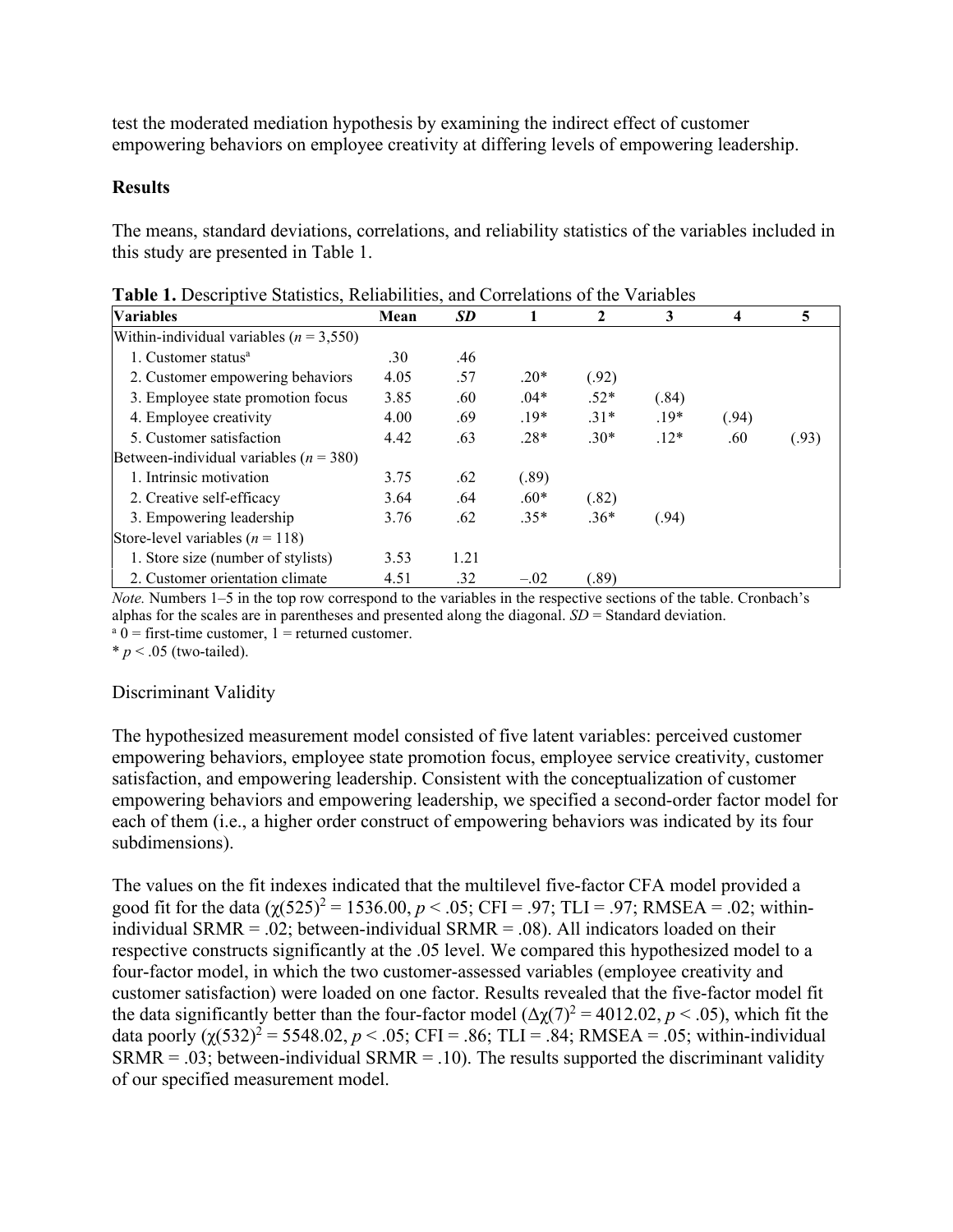#### Results of HLM Null Models

Prior to hypothesis testing, we justified that HLM3 was appropriate for analyzing our three-level data by running three null models with no predictors but state promotion focus, creativity, or customer satisfaction as the dependent variable, respectively. The results revealed that there were 18% of variance in state promotion focus that resided between employees (Level 2:  $\gamma(262)^2$  = 792.56,  $p < .05$ ; ICC1 = .18) and 4% of variance in state promotion focus that resided between salons (Level 3:  $\gamma(117)^2 = 185.28$ ,  $p < .05$ ; ICC1 = .04). Analyses indicated that 3% of variance in employee creativity resided between employees  $(\chi(262)^2 = 338.99, p < .05;$  ICC1 = .03) and 7% of variance resided between salons  $(\gamma(117)^2 = 320.93, p < .05;$  ICC1 = .07). Finally, 6% of variance in customer satisfaction resided between employees  $(\chi(262)^2 = 429.07, p < .05;$  ICC1 = .06) and 8% of variance resided between salons  $(\gamma(117)^2 = 299.69, p < .05;$  ICC1 = .08). These analyses supported using HLM3 for model estimation. Moreover, the results indicated that 78% of variance in state promotion focus, 90% of variance in employee creativity, and 86% of variance in customer satisfaction were attributable to the encounters, underscoring the importance of modeling predictors of these variables at the within-individual or encounter level.

| --- 0                                                                                                                                                                                                                                                                                                          |            | <b>DV</b> : State<br>promotion<br>focus |               | creativity        | DV: Employee DV: Customer<br>satisfaction |  |
|----------------------------------------------------------------------------------------------------------------------------------------------------------------------------------------------------------------------------------------------------------------------------------------------------------------|------------|-----------------------------------------|---------------|-------------------|-------------------------------------------|--|
| <b>Variables</b>                                                                                                                                                                                                                                                                                               | M1         | $\mathbf{M2}$                           | $\mathbf{M}3$ | M4                | M5                                        |  |
| Level 1                                                                                                                                                                                                                                                                                                        |            |                                         |               |                   |                                           |  |
| Customer status <sup>a</sup>                                                                                                                                                                                                                                                                                   | $-0.05*$   | $-0.05*$                                | $0.20*$       | $0.20*$           | 0.20                                      |  |
| Customer empowering behaviors                                                                                                                                                                                                                                                                                  | $0.49*$    | $0.49*$                                 | $0.29*$       | $0.30*$           | $0.12*$                                   |  |
| State promotion focus                                                                                                                                                                                                                                                                                          |            |                                         | $0.05*$       | $0.05*$           | $-0.03$                                   |  |
| Employee creativity                                                                                                                                                                                                                                                                                            |            |                                         |               |                   | $0.50*$                                   |  |
| Level 2                                                                                                                                                                                                                                                                                                        |            |                                         |               |                   |                                           |  |
| Intrinsic motivation                                                                                                                                                                                                                                                                                           | 0.03       | 0.03                                    | $-0.02$       | $-0.02$           | $0.05*$                                   |  |
| Creative self-efficacy                                                                                                                                                                                                                                                                                         | $0.09*$    | $0.09*$                                 | 0.03          | 0.03              | $0.03*$                                   |  |
| Supervisory empowering leadership                                                                                                                                                                                                                                                                              | 0.05       | 0.05                                    | $-0.00$       | $-0.00$           | $-0.01$                                   |  |
| Level 3                                                                                                                                                                                                                                                                                                        |            |                                         |               |                   |                                           |  |
| Store size (number of stylists)                                                                                                                                                                                                                                                                                | $-0.01$    | $-0.01$                                 |               | $-0.03*$ $-0.04*$ | 0.01                                      |  |
| Customer orientation climate                                                                                                                                                                                                                                                                                   | 0.04       | 0.05                                    | 0.08          | 0.09              | 0.01                                      |  |
| Interaction                                                                                                                                                                                                                                                                                                    |            |                                         |               |                   |                                           |  |
| Customer empowering behaviors $\times$ Supervisory empowering leadership                                                                                                                                                                                                                                       |            | 0.02                                    |               | $-0.01$           | $-0.01$                                   |  |
| State promotion focus $\times$ Supervisory empowering leadership                                                                                                                                                                                                                                               |            |                                         |               | $0.06*$           | 0.01                                      |  |
| Pseudo $R^{2b}$<br>the second contract of the second contract of the second contract of the second contract of the second contract of the second contract of the second contract of the second contract of the second contract of the second cont<br>$\sim$ $\sim$ $\sim$ $\sim$ $\sim$ $\sim$<br>$\mathbf{r}$ | 0.285<br>. | 0.342                                   | 0.122         | 0.149             | 0.403<br>$\mathbf{1}$ $\mathbf{N}$        |  |

#### **Table 2.** Hierarchical Linear Modeling Regression Results

*Note.*  $n = 3,550$  at the within-individual level,  $n = 380$  at the between-individual level,  $n = 118$  at the store level. DV = dependent variable.

<sup>a</sup> 0 = first-time customer, 1 = returned customer. <sup>b</sup> pseudo  $R^2$  was calculated based on proportional reduction of error variance due to predictors in the models of Table 2 (Snijders & Bosker, 1999).

 $* p < .05$  (two-tailed).

#### Hypotheses Testing

The HLM results are shown in Table 2. Hypothesis 1 proposed that employee-perceived customer empowering behaviors positively relate to employee state promotion focus. As shown in Model 1, customer empowering behaviors were positively related to employee state promotion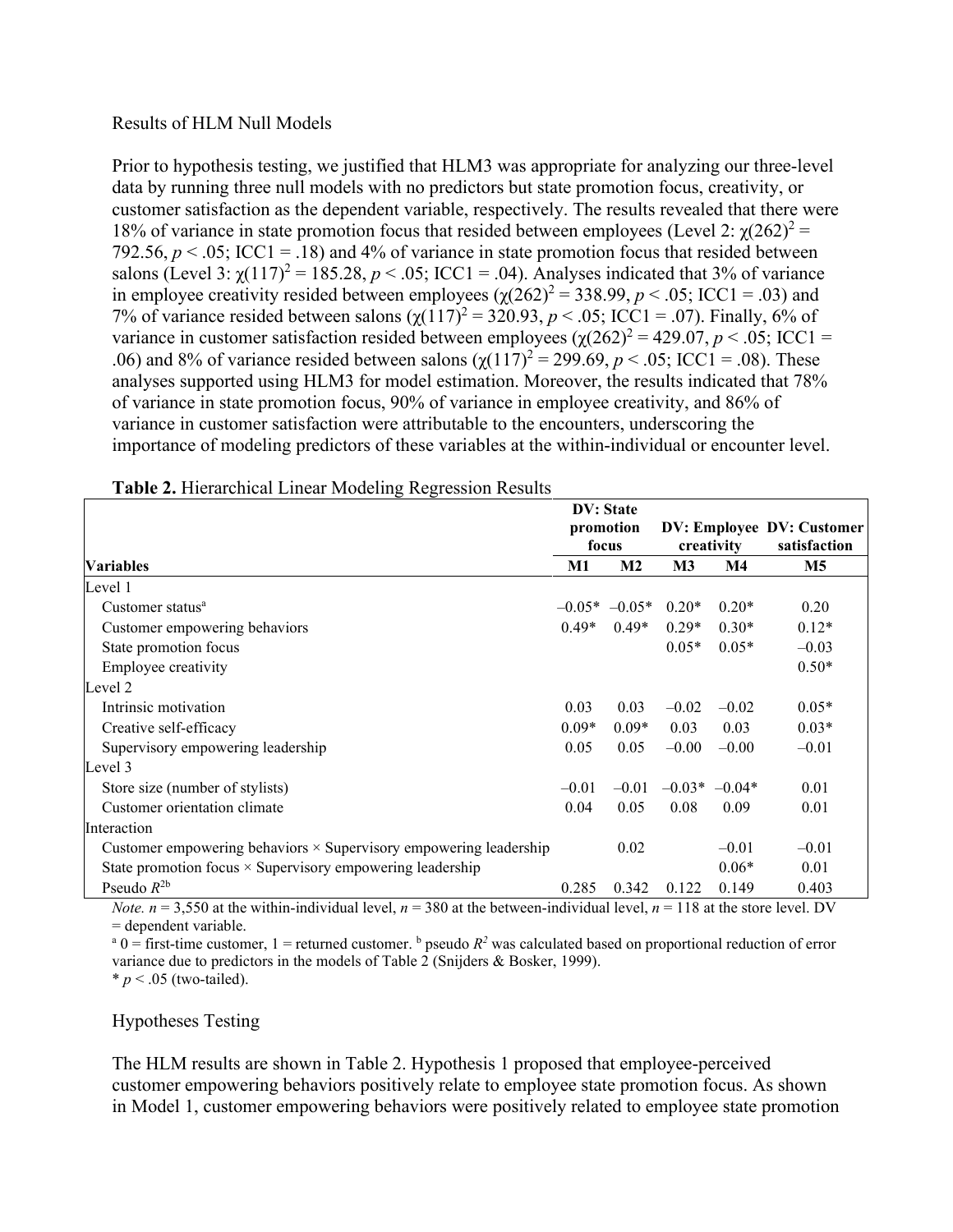focus ( $\gamma = .49$ ,  $p < .05$ ). Hypothesis 1 received support. Hypothesis 2 proposed that employee state promotion focus positively relates to creativity. Results in Model 3 showed that state promotion focus was positively related to creativity ( $\gamma = .05$ ,  $p < .05$ ), supporting Hypothesis 2.

Hypothesis 3 proposed that employee state promotion focus mediates the relationship between customer empowering behaviors and employee creativity. We tested the hypothesis by examining the indirect effect of customer empowering behaviors on employee creativity via state promotion focus using Bauer et al.'s (2006) integrative multilevel regression procedure. The results showed that the estimate of the indirect effect was .024, explaining 8.31% of the variance in the total effect (.290). The 95% confidence interval (CI95%) for the estimated effect was (.006, .043) and did not include zero. In addition, while state promotion focus was included in the model, there was still significant direct effect from customer empowering behaviors to employee creativity (CI95% = .266, .360), suggesting a partial mediation. The findings provided support for Hypothesis 3.

Hypothesis 4 predicted that employee service creativity positively relates to customer satisfaction. Supporting this hypothesis, the relationship between service creativity and customer satisfaction was positive and significant<sup>[3](#page-14-0)</sup> ( $\gamma$  = .50, *p* < .05; Model 5; Table 2).

Hypotheses 5 proposed that empowering leadership moderates the relationship between customer empowering behaviors and employee state promotion focus. As shown in Model 2 of Table 2, the moderation of empowering leadership and customer empowering behaviors was not significant ( $\gamma = .02$ ,  $p > .05$ ) in predicting state promotion focus. Hypothesis 5 was not supported.

Hypothesis 6 predicted that empowering leadership strengthens the positive impact of employee state promotion focus on employee creativity. The results in Model 4 showed that the interaction of empowering leadership and employee state promotion focus was significant ( $\gamma = .06$ ,  $p < .05$ ). Using the multilevel interaction computational tool developed by Preacher, Curran, and Bauer (2006), we plotted the regression equation between employee state promotion focus and creativity at three levels of empowering leadership: one standard deviation above and below the mean, and the mean level (Aiken & West, 1991). The plot in Figure 2 suggested that at higher (rather than lower) levels of empowering leadership, employee state promotion focus was more positively associated with service creativity. The simple slopes test supported Hypothesis 6 by showing that the relationship between employee state promotion focus and creativity was positive and significant at the high level of empowering leadership ( $\beta$  = .09, *p* < .05), weaker and still significant at the mean level of empowering leadership ( $\beta = .05$ ,  $p < .05$ ), but not significant when empowering leadership was low  $(\beta = .01, p > .05)$ .

<span id="page-14-0"></span><sup>&</sup>lt;sup>3</sup> We conceptualized service creativity as distinct from service quality. Thus we expect employee creativity to have an impact on customer satisfaction after controlling for service quality. We conducted a supplementary analysis to examine the value-added of service creativity controlling for supervisor-rated employees' overall service quality (at the individual level). The supervisory evaluations were collected on the RAs' first visit to the salon. Supervisors were asked to assess each stylist's quality of work, quantity of work, accomplishment of work goals, efficiency of customer service, effectiveness of customer service, and overall service quality (adopted from Welbourne, Johnson, & Erez, 1998). The rating scale ranged from 1 = *needs much improvement* to 5 = *excellent*. HLM results indicated that after controlling for employee overall service quality, service creativity and customer satisfaction were significantly related ( $\gamma = .47$ ,  $p < .05$ ). This finding provided preliminary empirical support for the unique effect of service creativity on customer satisfaction.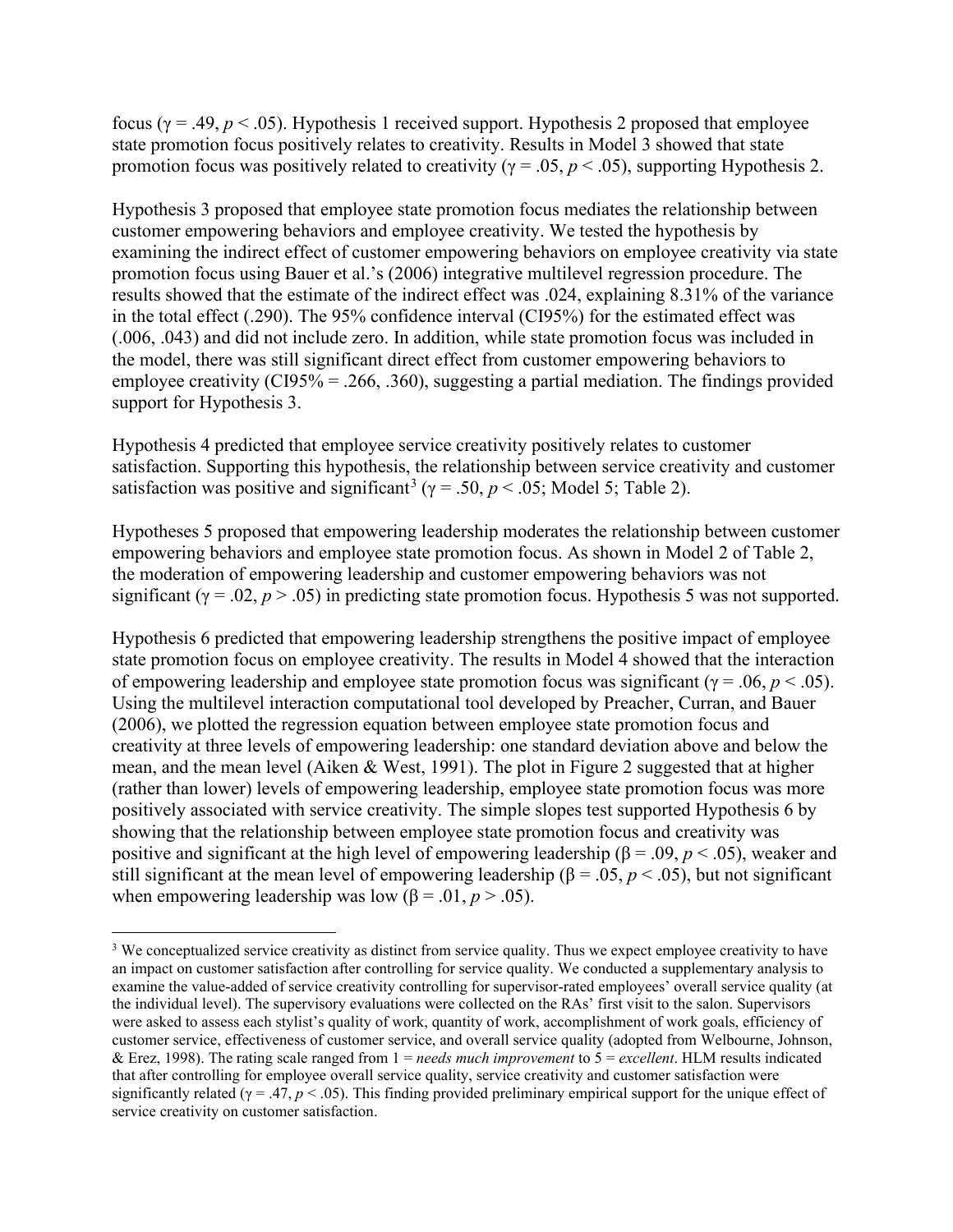

**Figure 2.** The moderating effect of supervisory empowering leadership on the relationship of employee state promotion focus and employee service creativity.

Hypotheses 7 predicted that supervisory empowering leadership strengthens the indirect effect of customer empowering behaviors on employee creativity through employee state promotion focus. Using Bauer et al.'s (2006) procedure, we found that the indirect effect significantly varied as a function of empowering leadership. Specifically, the indirect effect was positive and significant when empowering leadership was high (.05; CI95% = .020, .070; 1 *SD* above the mean), but was not significant when empowering leadership was low  $(.01; CI95\% = -.020, .031;$ 1 *SD* below the mean). The difference between the indirect effect under high versus low levels of empowering leadership was significant  $(.04; CI95% = .003, .075)$ . Therefore, Hypothesis 7 was fully supported. Closer scrutiny revealed that when the moderator was only included at the first stage, the indirect effect did not vary upon the moderator. However, the indirect effect did vary upon the moderator when empowering leadership was considered a second-stage moderator.

We also conducted the same set of analyses for our mediation and moderated mediation models without any control variables and our results were consistent in terms of significance and magnitudes of the coefficients.

## **Discussion**

In this study, we offer theoretical and empirical accounts of how customers serve as motivators to propel employee motivation and subsequent creativity in the service encounters, which, in turn, heightens customer satisfaction. Specifically, results supported our multilevel, moderated mediation model, showing that customer empowering behaviors sparked employee creativity and customer satisfaction by increasing employee state promotion focus. We also found that the positive, indirect effect of customer empowering behaviors on employee creativity was stronger in the presence of a more empowering supervisor.

Theoretical Contributions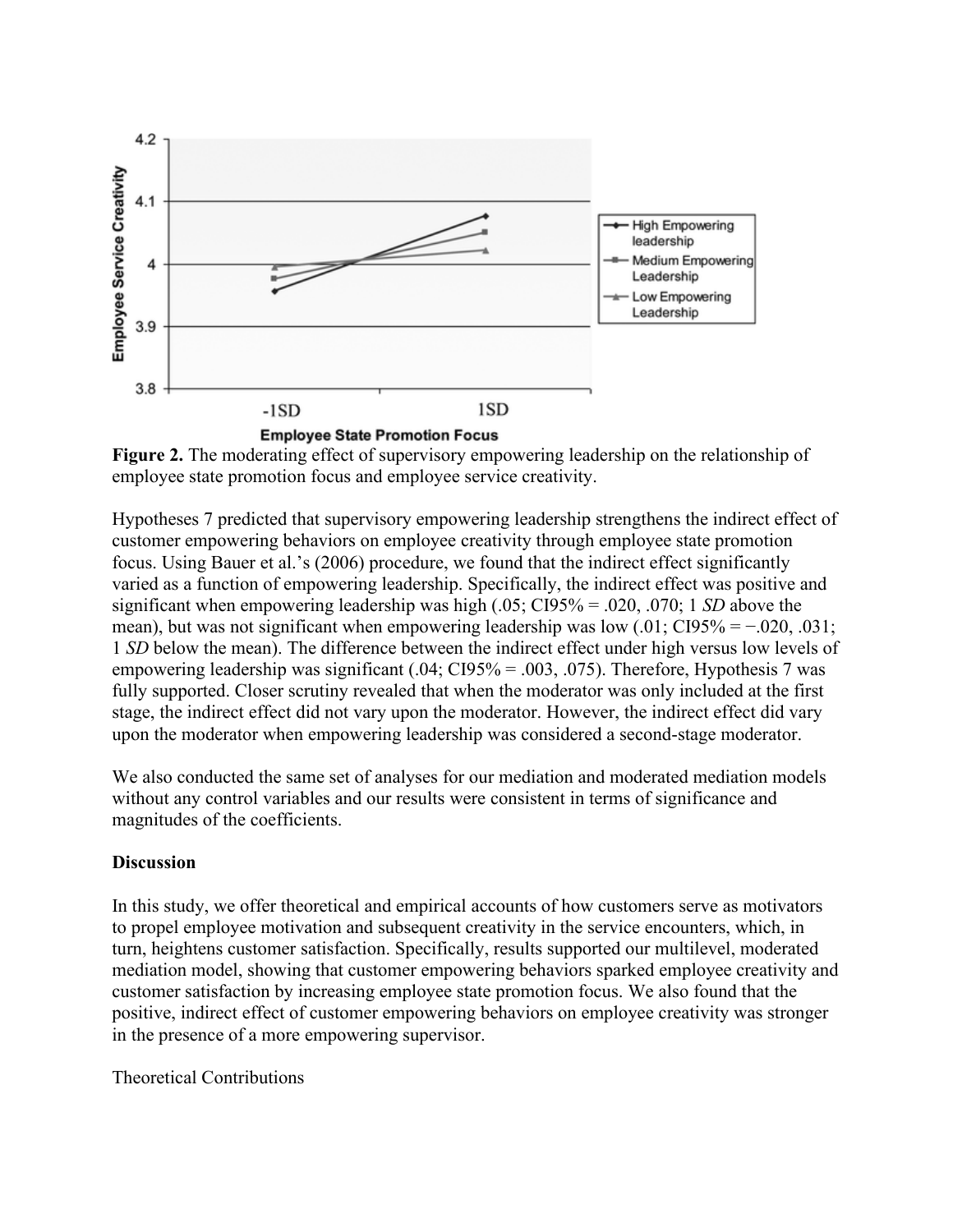Our theoretical model and findings offer important contributions to the existing literatures. First, we contribute to the customer service literature by showing that a set of customer empowering behaviors as perceived by service employees was positively related to employee creativity during the service encounters. As stated in one of the most influential perspectives in the contemporary customer service literature, the service-dominant logic, customers are cocreators in their service by making direct inputs (in the form of unique knowledge and information) into the creation or delivery of the service (Vargo & Lusch, 2004, 2008). Yet in many cases, customers may not be interested in making specific contributions to the service. How can they still affect the service employees and outcomes? We answer this question and extend previous work on customer influence by demonstrating that, beyond inputting knowledge and information, customers can motivate employees to achieve higher levels of creativity. Through empowering, customers release employees from worrying about making mistakes when trying novel and unusual (hence always risky) ways of solving problems, and motivate employees to take control of the service process to provide outstanding, creative service. The findings supported the notion in the service management literature that granting employees more control over the service encounters may better enable them to satisfy customers (Bateson, 1985). In addition, by pointing out customers as a prominent source of empowering behaviors, we challenge the implicit, long-held assumption that formal leaders in organizational hierarchies need to serve as the primary source of empowerment.

Second, our study extends the creativity literature by demonstrating that customers, who are external to a service organization, constitute a meaningful social context that propels service employees to be creative by affecting employee state promotion focus. This complements existing research, which has advanced our understanding of how sources internal to an organization drive creativity. Our findings point to customers as a unique source of influence that is distinct from internal influences such as supervisors, coworkers, and teammates (Madjar & Ortiz-Walters, 2008; Saparito, Chen, & Sapienza, 2004). Customers often engage in extensive face-to-face interactions with front-line service employees more so than the employees' supervisors and colleagues. Despite the powerful influence customers can exert, research has yet to examine the motivating effects of customers in promoting employee creativity. Moreover, the creativity literature is in need of theorizing to identify motivational mechanisms that link contextual factors and employee creativity (Shalley & Gilson, 2004). To date, state promotion focus has only been manipulated in laboratory studies (De Cremer, Mayer, van Dijke, Schouten, & Bardes, 2009; Pham & Avnet, 2004). In field studies, limited research attention has been paid to whether contextual factors influence employee creativity via fostering state promotion focus. Our study addresses these acknowledged limitations in the literature.

Third, our investigation bridges literatures on customer service, empowering leadership, and creativity by showing that when internal influences such as supervisory empowering leadership are present, external influences such as customer empowering behaviors have greater impact on creativity than when the matching internal influences are absent. Specifically, we found that the impact of empowering leadership was mainly on the promotion focus-creativity path, not the customer empowering behaviors-promotion focus path. This indicates that empowering behaviors from a proximal source (i.e., customers) may be sufficient in promoting service employees' self-regulation toward higher levels of achievement, whereas empowering behaviors from supervisors grant the freedom to operate upon the elevated promotion focus (Mathieu et al.,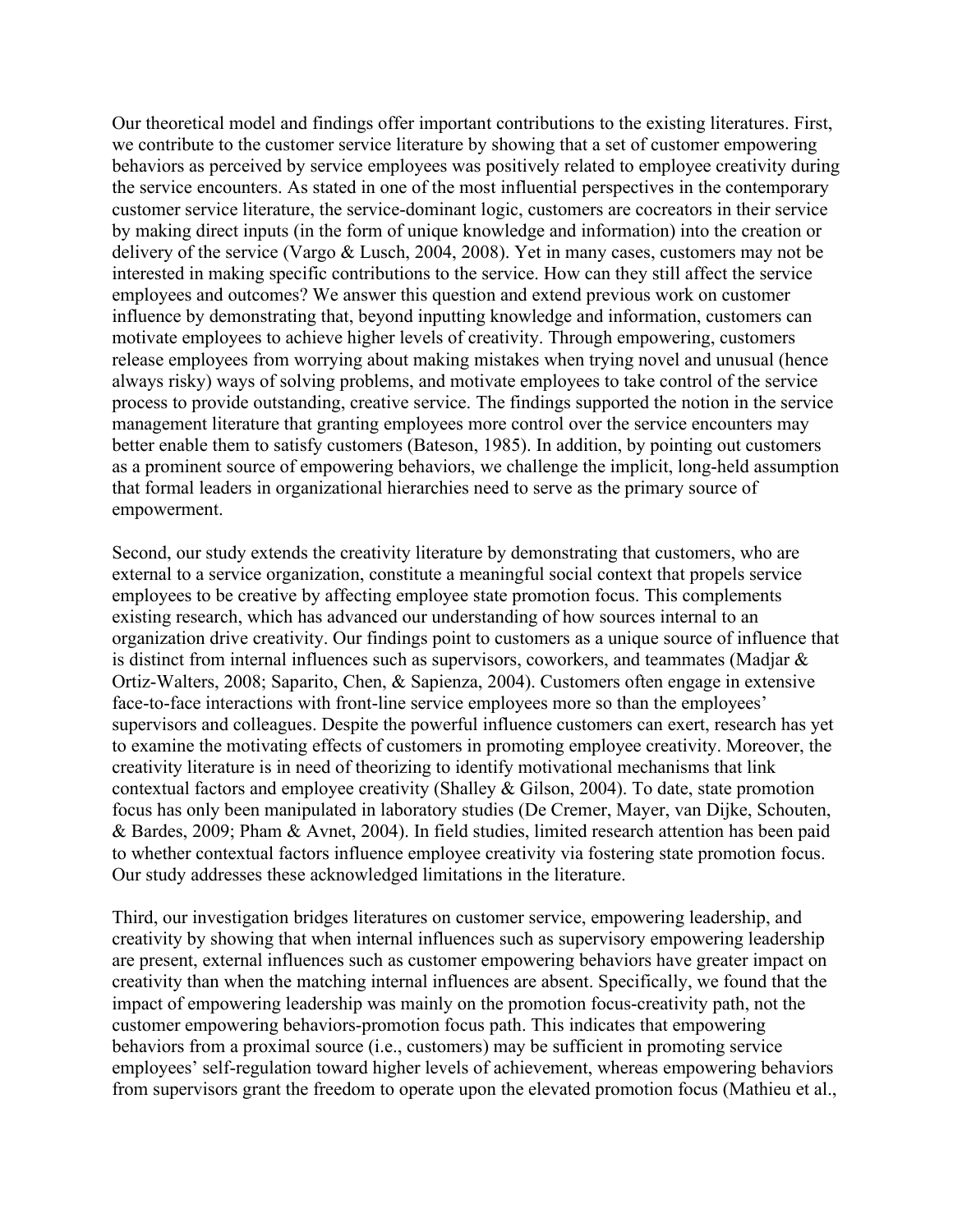2007), leading to creativity. Creativity scholars have suggested that examining the synergistic effects involving multiple contextual factors is one of the new frontiers for creativity theorizing and research (Zhang & Zhou, 2014; Zhou & Hoever, 2014). Our study thus contributes to this emergent stream of research. The study also extends customer service literature by highlighting the importance of empowering leadership in addition to others leadership styles, such as supportive leadership (Susskind et al., 2003) and service leadership (Schneider et al., 2005). Research has shown that supervisors can manage service employees by establishing a service climate (Borucki & Burke, 1999; Burke et al., 1992; Schneider et al., 1998). The supported moderated mediation in the study points to a new approach of leader influence in the service context: the role as a facilitator of the customer–employee interactions and magnifying the positive motivational impact of customers.

Fourth, we have taken a nuanced, multilevel, experience sampling research paradigm to simultaneously model both (a) often neglected, within-individual fluctuation and (b) the often examined, between-individual variation in the relationships of interest. This effort responds to the call for carefully considering "day-by-day microprocesses in order to better understand mechanisms of influence and better advise practitioners who wish to improve their impact on subordinate performance" (Amabile, Schatzel, Moneta, & Kramer, 2004, p. 29). We found substantial within-individual variation in employee state promotion focus and creativity, which was meaningfully explained by customer empowering behaviors. The findings take a step toward understanding these day-to-day processes, substantiates the value of within-individual inquiries, and stresses the need of examining time-variant predictors for individual creativity.

#### Managerial Implications

The current research carries important implications for management on how to effectively manage the service context and service employees when customer contact is frequent. Previous work on the customer contact frequency model (Chase, 1981) has recommended a reduction of customer contact frequency because customers introduce uncertainty and decrease efficiency. Nevertheless, our findings are consistent with more recent recommendations to utilize external customers to rally service troops and to focus on the nature of employees' contact with the beneficiaries of their work (Grant, 2007, 2011). Our findings demonstrate that customers might present a unique opportunity for service organizations to manage service encounters. Results suggest that organizations can benefit from strategically marketing to customers in order to cue them toward empowering their service provider. For example, managers should look for chances to foster customers' willingness to empower employees by helping customers establish confidence in the employees and focusing on the prospect of superior performance. By helping customers realize that they can promote positive service outcomes (e.g., new service ideas or solutions) through behaviors such as expressing confidence in service employees and consulting employees' opinions for their own service, managers can facilitate employee creativity through customers.

The research also indicates that managers can capitalize on the strategic advantage that external customers can provide by empowering their employees. Because front-line employees engage in contact with customers on a daily base, they may have a better sense in terms of what are the issues that customers are concerned about the most and how to solve these problems in a novel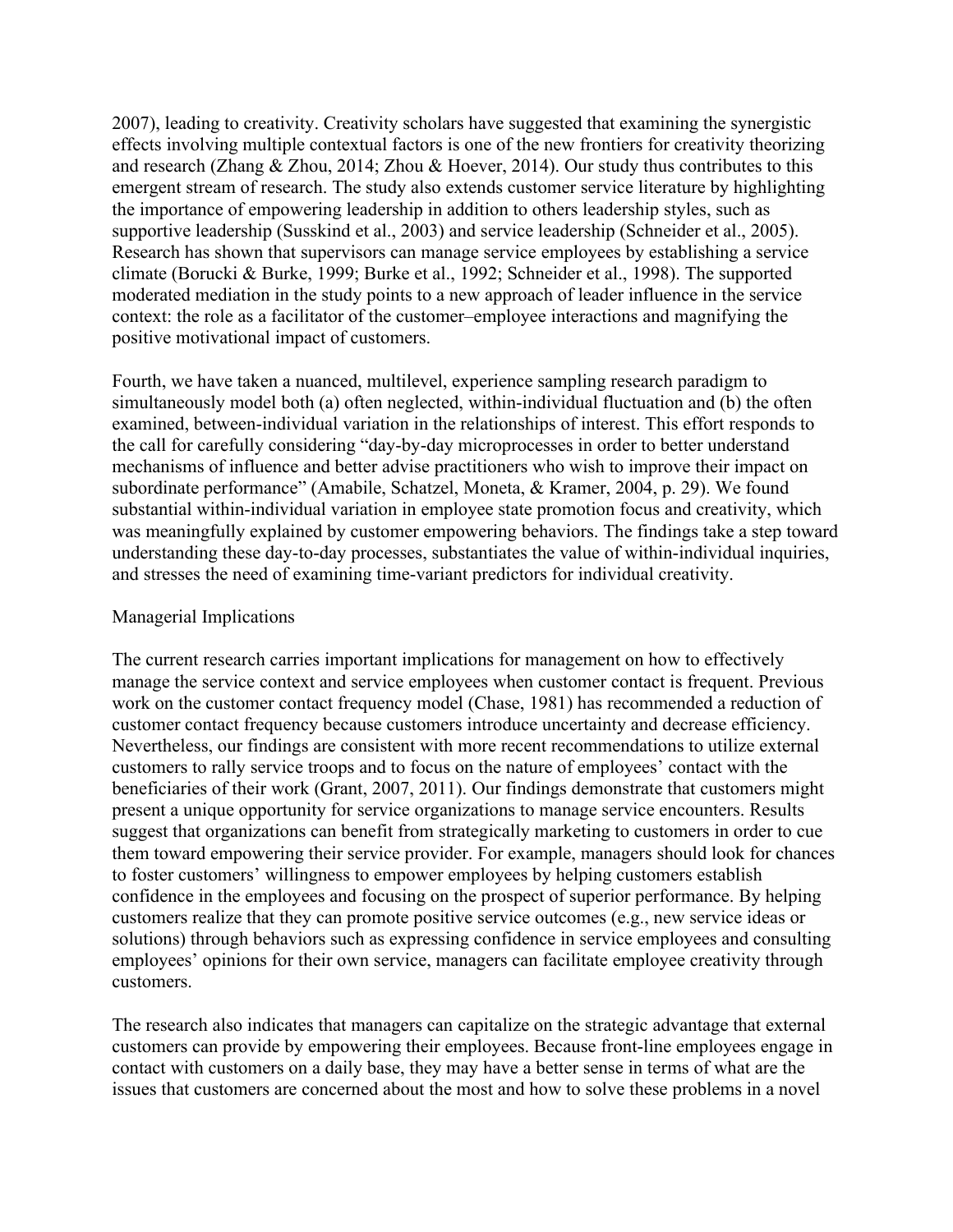and practical way. As a result, empowering employees—rather than closely monitoring and controlling them—may be a more effective way to enable employees to provide satisfying service. Specifically, our findings suggest that empowering leadership helped service employees take advantage of customer empowerment by encouraging them to self-regulate their workrelated behavior; employees were able to express their promotion focus in the form of generating novel and useful solutions.

## Limitations and Directions for Future Research

These contributions should be qualified in light of several limitations. First, while we have collected multilevel multisource data, some key variables were measured within the same time frame in the same survey. The prevailing theoretical logic in organizational behavior is that individual behaviors are more likely to be influenced by personal attributes, followed by contextual factors and higher-level variables (Mathieu & Taylor, 2007). Regulatory focus theory also conceptualizes that promotion focus can be a malleable state that is evoked by people in positions of influence in the workplace (e.g., Crowe & Higgins, 1997). Although our research design precluded us from drawing conclusions concerning causality, these theoretical arguments help justify the causal order of our theory: employees' perception of the external context (i.e., customer empowering behaviors) influences their motivation during the service (i.e., promotion focus), which affects their engagement in generating creative ideas. A useful next step would be to conduct experimental studies in which customer behaviors are manipulated.

Second, we urge future research to further validate our measures, replicate our findings, and extend our work by examining the role of customer behaviors on other service outcomes. We have relied on employees' perception of customer empowering behaviors since employees are legitimate raters of customer behaviors and possess direct information about the relationship with customers. However, it would be informative to have a third party observe and code customer empowering behaviors in the service interactions, which would offer a more objective measure of customer behaviors. It will also be valuable to examine the convergent and discriminant validity of customer empowering behaviors with other service-related constructs, such as customer–employee rapport (Hennig-Thurau, Groth, Paul, Gremler, 2006) and customer trust in service employees (Madjar & Ortiz-Walters, 2008). Additionally, while promotion focus at work has been considered as employee motivation toward one's job on average, we found that it could be conceptualized as a state that is momentarily affected by influential others. Because field studies on regulatory focus states are in their infancy, and we are not aware of any measures of state promotion focus, we adapted one from a scale that assesses employees' average promotion focus at work. Although in our pilot study we have demonstrated the criteria validity of the scale, more research is warranted to examine the content validity and to further refine our measure by conducting pilot interviews in service contexts.

Third, a fruitful path to expand our contributions would be to explore the conditions under which customers are more likely to empower. Service literature has suggested that organizations' high performance work systems have the potential to enhance the quality of customer–employee interaction (e.g., Chuang & Liao, 2010; Liao & Chuang, 2004). Future research may examine whether it is an effective condition to cultivate customer empowering behaviors. Customers' willingness to promote empowerment may also vary upon their own demands. Some research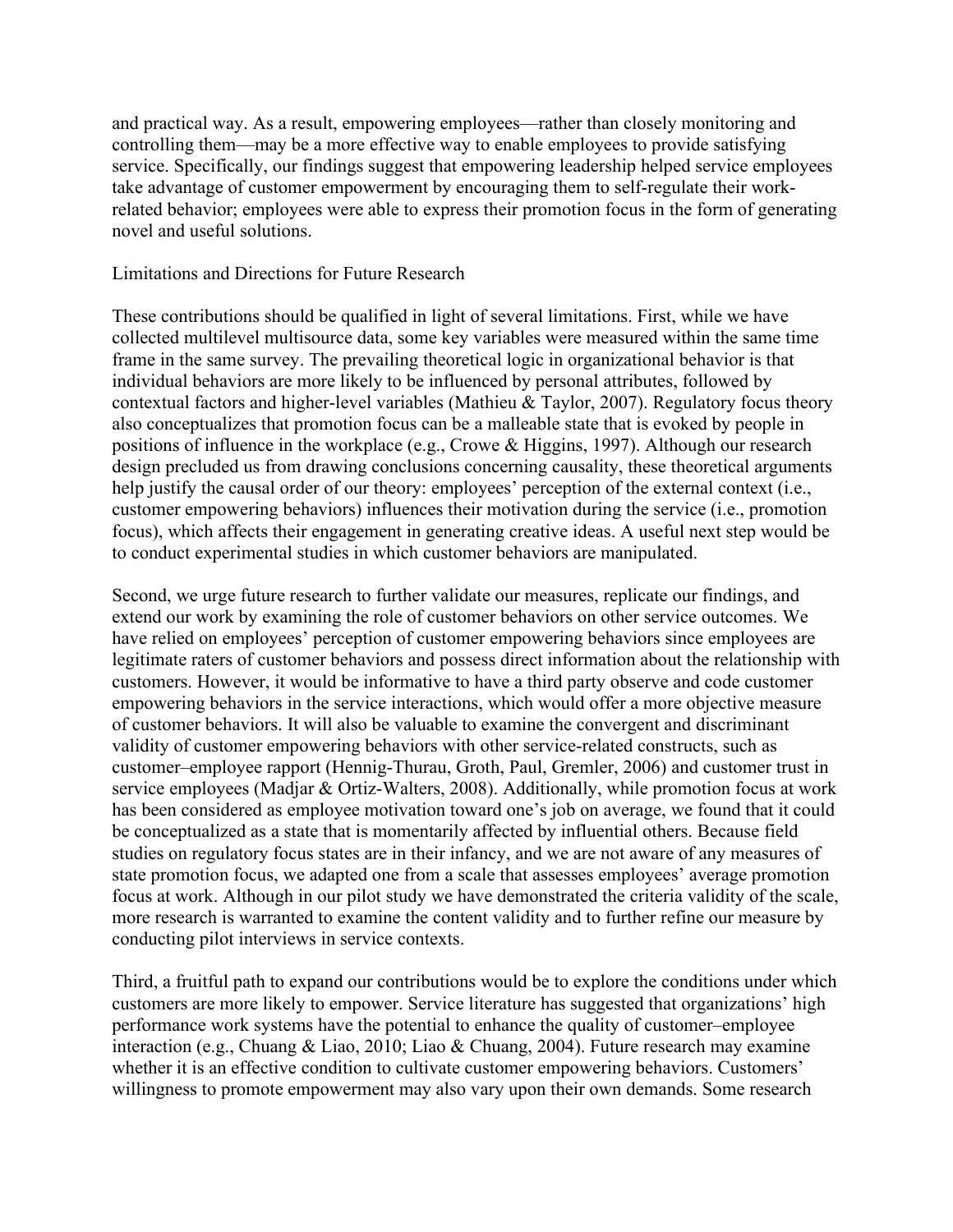has indicated that the more complex or demanding a customer's requests, the more likely the customer needs to depend on the service provider's expertise (Wang & Netemeyer, 2002) through empowerment. On the other hand, it is possible that with easier problems, customers may feel more comfortable to take a hand-off approach and not engage in micromanagement during the service (e.g., Yukl & Fu, 1999). These possibilities imply that customer demands may influence the extent to which customers would empower employees.

Fourth, given the partial mediation found in the study, it is likely that other mechanisms exist that can link customer empowering behaviors to employee creativity. We selected regulatory focus due to its relevance and close relationship to both empowerment and creativity, yet other motivational, emotional, and behavioral mechanisms are worth investigating. In particular, integrating insights from affective events theory (Weiss & Cropanzano, 1996) may advance understanding of how customer empowering behaviors, as a salient feature of employees' immediate job contexts, can provoke a range of affective reactions (e.g., satisfying, enthusiastic, or relaxed). The emotional experience may explain additional variance in individual creativity. States of felt challenge or individual tendency of feedback seeking may also help explain the effect of customer empowering behaviors as they have been suggested to relate to empowerment and/or creativity (e.g., Chen, Lam, & Zhong, 2007; Ohly & Fritz, 2010).

## **Conclusion**

This study introduces customers as critical agents of empowering behaviors who can effectively motivate employee creativity, in part, through affecting state promotion focus in the focal employees. The positive impact from empowering customers was magnified when an empowering supervisor was also present. These findings bring a new perspective to the examination of customer–employee interactions and reveal the motivational impact of customers on an important service outcome: employee creativity. We hope this work will set the stage for future research on understanding customers as motivators in the service process and examining other important customer behaviors. We also encourage efforts to identify contextual factors inside and outside the organization that will jointly enhance employee creativity.

## **Acknowledgement**

We are grateful to our Associate Editor Robert Ployhart and two anonymous reviewers for insightful suggestions. We also thank Dr. Kathryn M. Bartol for her helpful comments to an early version of the paper.

## **References**

- Ahearne, M., Mathieu, J., & Rapp, A. (2005). To empower or not to empower your sales force? An empirical examination of the influence of leadership empowerment behavior on customer satisfaction and performance. *Journal of Applied Psychology, 90,* 945–955. <http://dx.doi.org/10.1037/0021-9010.90.5.945>
- Aiken, L. S., & West, S. G. (1991). *Multiple regression: Testing and interpreting interactions*. Newbury Park, CA: Sage.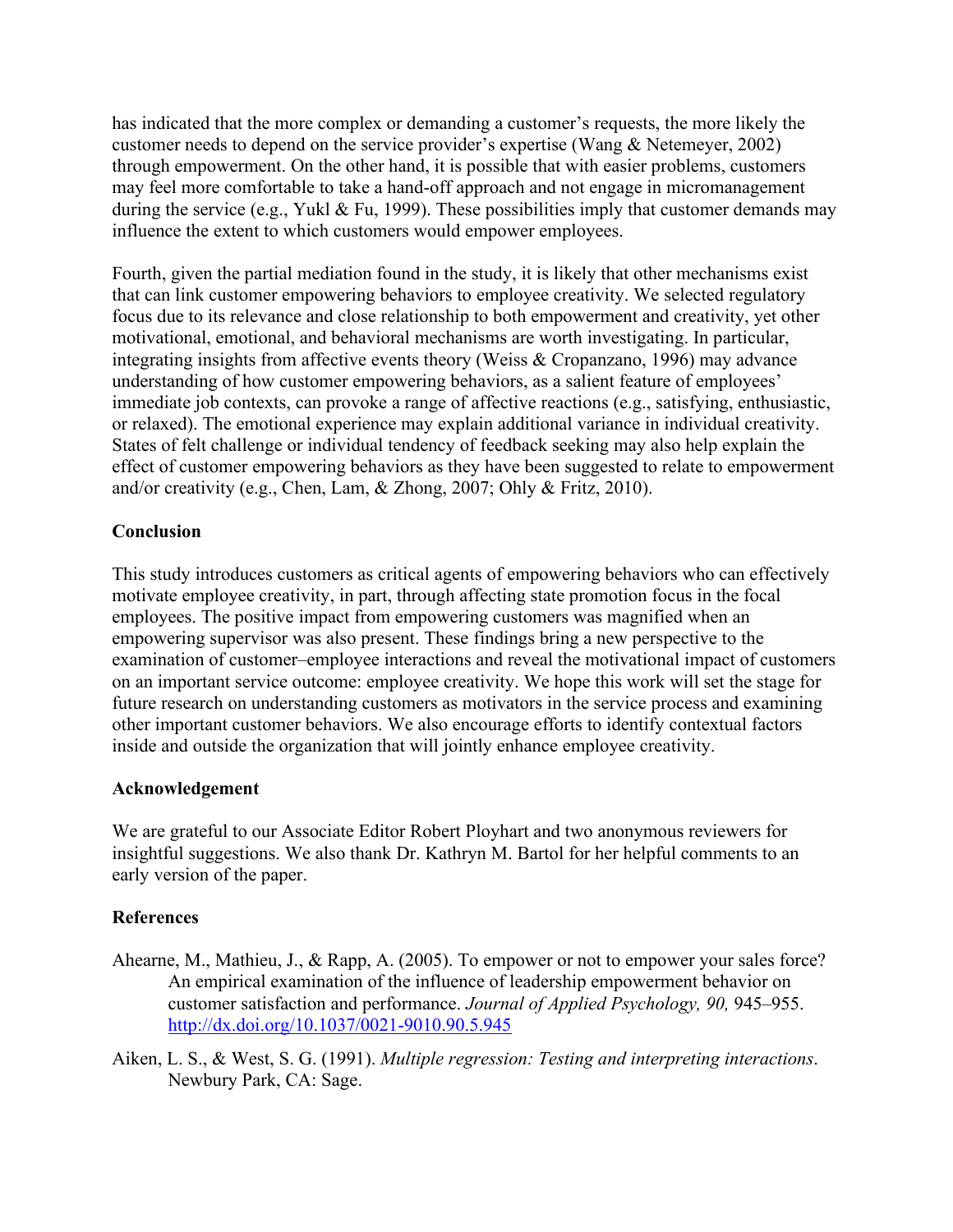- Amabile, T. M. (1988). A model of creativity and innovations in organizations. In B. M. Staw & L. L. Cummings (Eds.), *Research in organizational behavior* (Vol. 10, pp. 123–167). Greenwich, CT: JAI Press.
- Amabile, T. M., Schatzel, E. A., Moneta, G. B., & Kramer, S. J. (2004). Leader behaviors and the work environment for creativity: Perceived leader support. *The Leadership Quarterly, 15,* 5–32.<http://dx.doi.org/10.1016/j.leaqua.2003.12.003>
- Arnold, J. J., Arad, S., Rhoades, J. A., & Drasgow, F. (2000). The Empowering Leadership Questionnaire: The construction and validation of a new scale for measuring leader behaviors. *Journal of Organizational Behavior, 21,* 249–269. [http://dx.doi.org/10.1002/\(SICI\)1099-1379\(200005\)21:3\\_249::AID-JOB10\\_3.0.CO;2-#](http://dx.doi.org/10.1002/(SICI)1099-1379(200005)21:3_249::AID-JOB10_3.0.CO;2-)
- Baer, M., Leenders, R. T. A. J., Oldham, G. R., & Vadera, A. (2010). Win or lose the battle for creativity: The power and perils of intergroup competition. *Academy of Management Journal, 53,* 827–845.<http://dx.doi.org/10.5465/AMJ.2010.52814611>
- Bateson, J. E. G. (1985). Perceived control and the service encounter. In J. A. Czepiel, M. R. Solomon, & C. F. Suprenant (Eds.), *The service encounter: Managing employee/customer interactions in service businesses* (pp. 67–82). Lexington, MA: Heath.
- Bauer, D. J., Preacher, K. J., & Gil, K. M. (2006). Conceptualizing and testing random indirect effects and moderated mediation in multilevel models: New procedures and recommendations. *Psychological Methods, 11,* 142–163. [http://dx.doi.org/10.1037/1082-](http://dx.doi.org/10.1037/1082-989X.11.2.142) [989X.11.2.142](http://dx.doi.org/10.1037/1082-989X.11.2.142)
- Bogers, M., Afuah, A., & Bastian, B. (2010). Users as innovators: A review, critique, and future research directions. *Journal of Management, 36,* 857–875. <http://dx.doi.org/10.1177/0149206309353944>
- Borucki, C. C., & Burke, M. J. (1999). An examination of service-related antecedents to retail store performance. *Journal of Organizational Behavior, 20,* 943–962. [http://dx.doi.org/10.1002/\(SICI\)1099-1379\(199911\)20:6\\_943::AID-JOB976\\_3.0.CO;2-9](http://dx.doi.org/10.1002/(SICI)1099-1379(199911)20:6_943::AID-JOB976_3.0.CO;2-9)
- Bowen, D. E. (1983). *Customers as substitutes for leadership in service organizations*  (Unpublished doctoral dissertation). Department of Management, Michigan State University, East Lansing, MI.
- Bowen, D. E., & Schneider, B. (1988). Services marketing and management: Implications for organizational behavior. In B. M. Staw & L. L. Cummings (Eds.), *Research in organizational behavior* (Vol. 10, pp. 43–80). Greenwich, CT: JAI Press.
- Brockner, J., & Higgins, E. T. (2001). Regulatory focus theory: Implications for the study of emotions at work. *Organizational Behavior and Human Decision Processes, 86,* 35–66. <http://dx.doi.org/10.1006/obhd.2001.2972>
- Burke, M. J., Borucki, C. C., & Hurley, A. E. (1992). Reconceptualizing psychological climate in a retail service environment: A multiple-stakeholder perspective. *Journal of Applied Psychology, 77,* 717–729. <http://dx.doi.org/10.1037/0021-9010.77.5.717>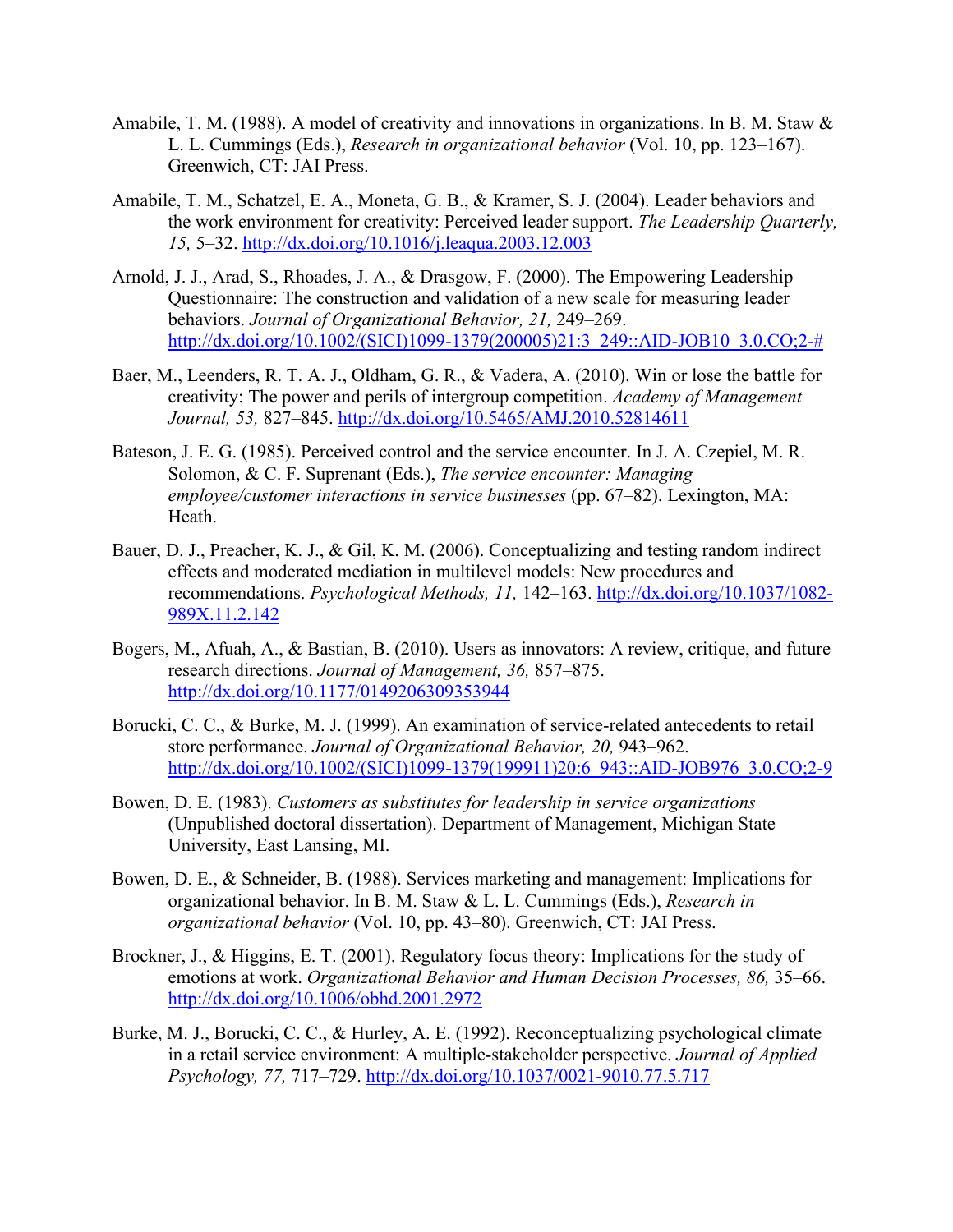- Carver, C. S., & Scheier, M. F. (1981). *Attention and self-regulation: A control-theory approach to human behavior*. New York, NY: Springer. [http://dx.doi.org/10.1007/978-1-4612-](http://dx.doi.org/10.1007/978-1-4612-5887-2) [5887-2](http://dx.doi.org/10.1007/978-1-4612-5887-2)
- Central Intelligence Agency. (2013). *The world factbook (United States)*. Retrieved from <https://www.cia.gov/library/publications/the-world-factbook/geos/us.html>
- Chase, R. B. (1981). The customer contact approach to services: Theoretical bases and practical extension. *Operations Research, 29,* 698–706. <http://dx.doi.org/10.1287/opre.29.4.698>
- Chen, G., & Bliese, P. D. (2002). The role of different levels of leadership in predicting self- and collective efficacy: Evidence for discontinuity. *Journal of Applied Psychology, 87,* 549– 556.<http://dx.doi.org/10.1037/0021-9010.87.3.549>
- Chen, G., & Kanfer, R. (2006). Toward a systems theory of motivated behavior in work teams. *Research in Organizational Behavior, 27,* 223–267. [http://dx.doi.org/10.1016/S0191-](http://dx.doi.org/10.1016/S0191-3085(06)27006-0) [3085\(06\)27006-0](http://dx.doi.org/10.1016/S0191-3085(06)27006-0)
- Chen, G., Sharma, P. N., Edinger, S. K., Shapiro, D. L., & Farh, J.-L. (2011). Motivating and demotivating forces in teams: Cross-level influences of empowering leadership and relationship conflict. *Journal of Applied Psychology, 96,* 541–557. <http://dx.doi.org/10.1037/a0021886>
- Chen, Z., Lam, W., & Zhong, J. A. (2007). Leader–member exchange and member performance: A new look at individual-level negative feedback-seeking behavior and team-level empowerment climate. *Journal of Applied Psychology, 92,* 202–212. <http://dx.doi.org/10.1037/0021-9010.92.1.202>
- Chuang, C. H., & Liao, H. (2010). Strategic human resource management in service context: Taking care of business by taking care of employees and customers. *Personnel Psychology, 63,* 153–196.<http://dx.doi.org/10.1111/j.1744-6570.2009.01165.x>
- Conger, J. A., & Kanungo, R. N. (1988). The empowerment process: Integrating theory and practice. *The Academy of Management Review, 3,* 471–482.
- Crowe, E., & Higgins, E. T. (1997). Regulatory focus and strategic inclinations: Promotion and prevention in decision-making. *Organizational Behavior and Human Decision Processes, 69,* 117–132.<http://dx.doi.org/10.1006/obhd.1996.2675>
- De Cremer, D., Mayer, D. M., van Dijke, M., Schouten, B. C., & Bardes, M. (2009). When does self-sacrificial leadership motivate prosocial behavior? It depends on followers' prevention focus. *Journal of Applied Psychology, 94,* 887–899. <http://dx.doi.org/10.1037/a0014782>
- Dietz, J., Pugh, S. D., & Wiley, J. (2004). Service climate effects on customer attitudes: An examination of boundary conditions. *Academy of Management Journal, 47,* 81–92. <http://dx.doi.org/10.2307/20159561>
- Dong, Y., Liao, H., Chuang, A., Zhou, J., & Campbell, E. M. (2012). An invisible hand in employee service creativity: Customer empowering behaviors. In L. A. Toombs (Ed.), *Proceedings of the 72nd Annual Meeting of the Academy of Management,* (CD) ISSN 1543–8643.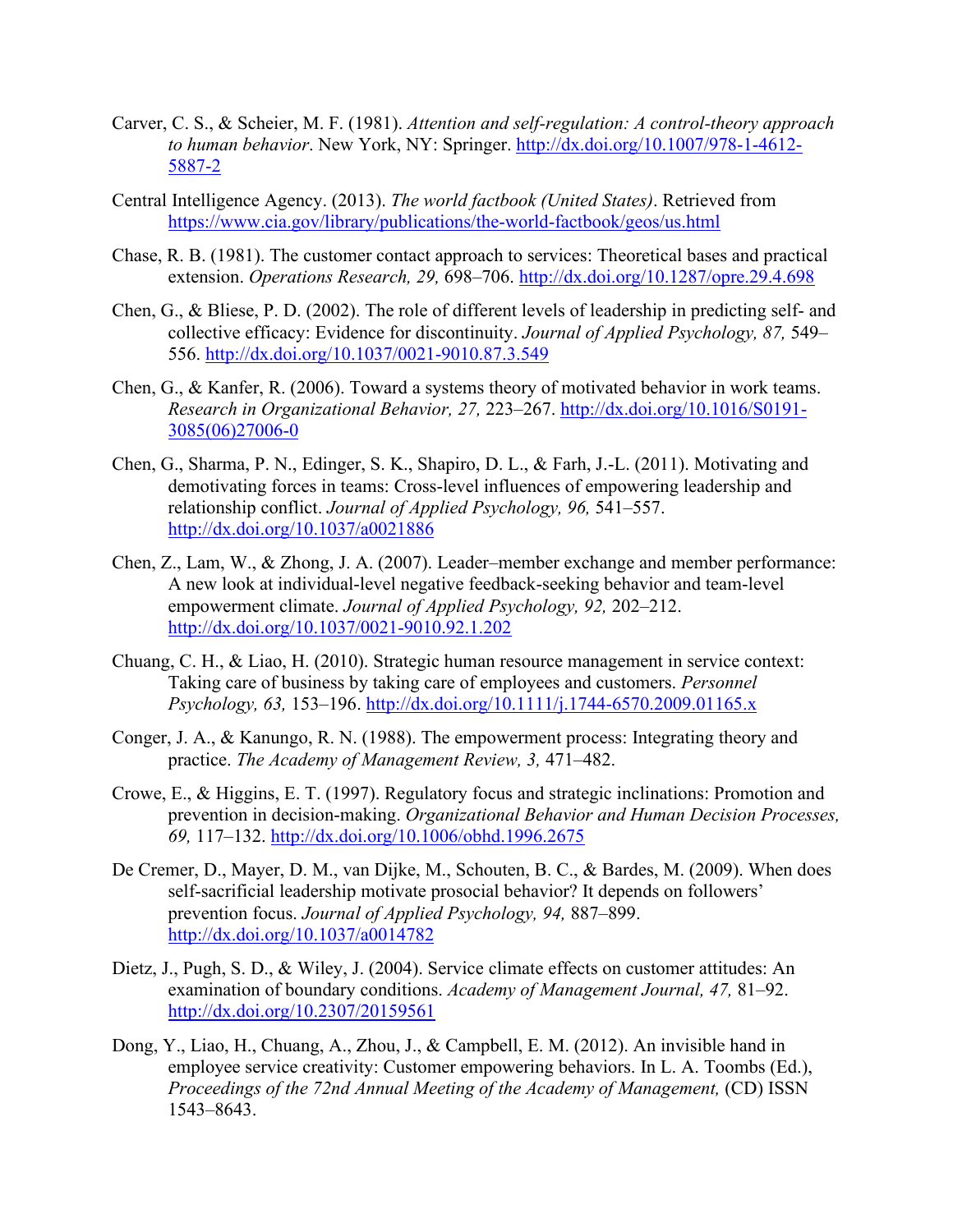- Förster, J., Friedman, R. S., & Liberman, N. (2004). Temporal construal effects on abstract and concrete thinking: Consequences for insight and creative cognition. *Journal of Personality and Social Psychology, 87,* 177–189. [http://dx.doi.org/10.1037/0022-](http://dx.doi.org/10.1037/0022-3514.87.2.177) [3514.87.2.177](http://dx.doi.org/10.1037/0022-3514.87.2.177)
- Förster, J., Higgins, E. T., & Idson, L. C. (1998). Approach and avoidance strength during goal attainment: Regulatory focus and the "goal looms larger" effect. *Journal of Personality and Social Psychology, 75,* 1115–1131.<http://dx.doi.org/10.1037/0022-3514.75.5.1115>
- Foss, N. J., Laursen, K., & Pedersen, T. (2011). Linking customer interaction and innovation: The mediating role of new organizational practices. *Organization Science, 22,* 980–999. <http://dx.doi.org/10.1287/orsc.1100.0584>
- Friedman, R. S., & Förster, J. (2001). The effects of promotion and prevention cues on creativity. *Journal of Personality and Social Psychology, 81,* 1001–1013.
- Gilson, L. L., Mathieu, J. E., Shalley, C. E., & Ruddy, T. M. (2005). Creativity and standardization: Complementary or conflicting drivers of team effectiveness. *Academy of Management Journal, 48,* 521–531. <http://dx.doi.org/10.5465/AMJ.2005.17407916>
- Gong, Y., Huang, J. C., & Farh, J. L. (2009). Employee learning orientation, transformational leadership, and employee creativity: The mediating role of employee creative selfefficacy. *Academy of Management Journal, 52,* 765–778. <http://dx.doi.org/10.5465/AMJ.2009.43670890>
- Gotlieb, B. H., Grewal, D., & Brown, S. W. (1994). Consumer satisfaction and perceived quality: Complementary or divergent construct? *Journal of Applied Psychology, 79,* 875– 885.<http://dx.doi.org/10.1037/0021-9010.79.6.875>
- Grant, A. M. (2007). Relational job design and the motivation to make a prosocial difference. *The Academy of Management Review, 32,* 393–417. <http://dx.doi.org/10.5465/AMR.2007.24351328>
- Grant, A. M. (2011). How customers can rally your troops. *Harvard Business Review, June,* 97– 103.
- Grant, A. M., & Hofmann, D. A. (2011). Outsourcing inspiration: The performance effects of ideological messages from leaders and beneficiaries. *Organizational Behavior and Human Decision Processes, 116,* 173–187. <http://dx.doi.org/10.1016/j.obhdp.2011.06.005>
- Grizzle, J. W., Zablah, A. R., Brown, T. J., Mowen, J. C., & Lee, J. M. (2009). Employee customer orientation in context: How the environment moderates the influence of customer orientation on performance outcomes. *Journal of Applied Psychology, 94,*  1227–1242.<http://dx.doi.org/10.1037/a0016404>
- Gutek, B. A., Groth, M., & Cherry, B. (2002). Achieving service success through relationships and enhanced encounters. *The Academy of Management Executive, 16,* 132–144. <http://dx.doi.org/10.5465/AME.2002.8951340>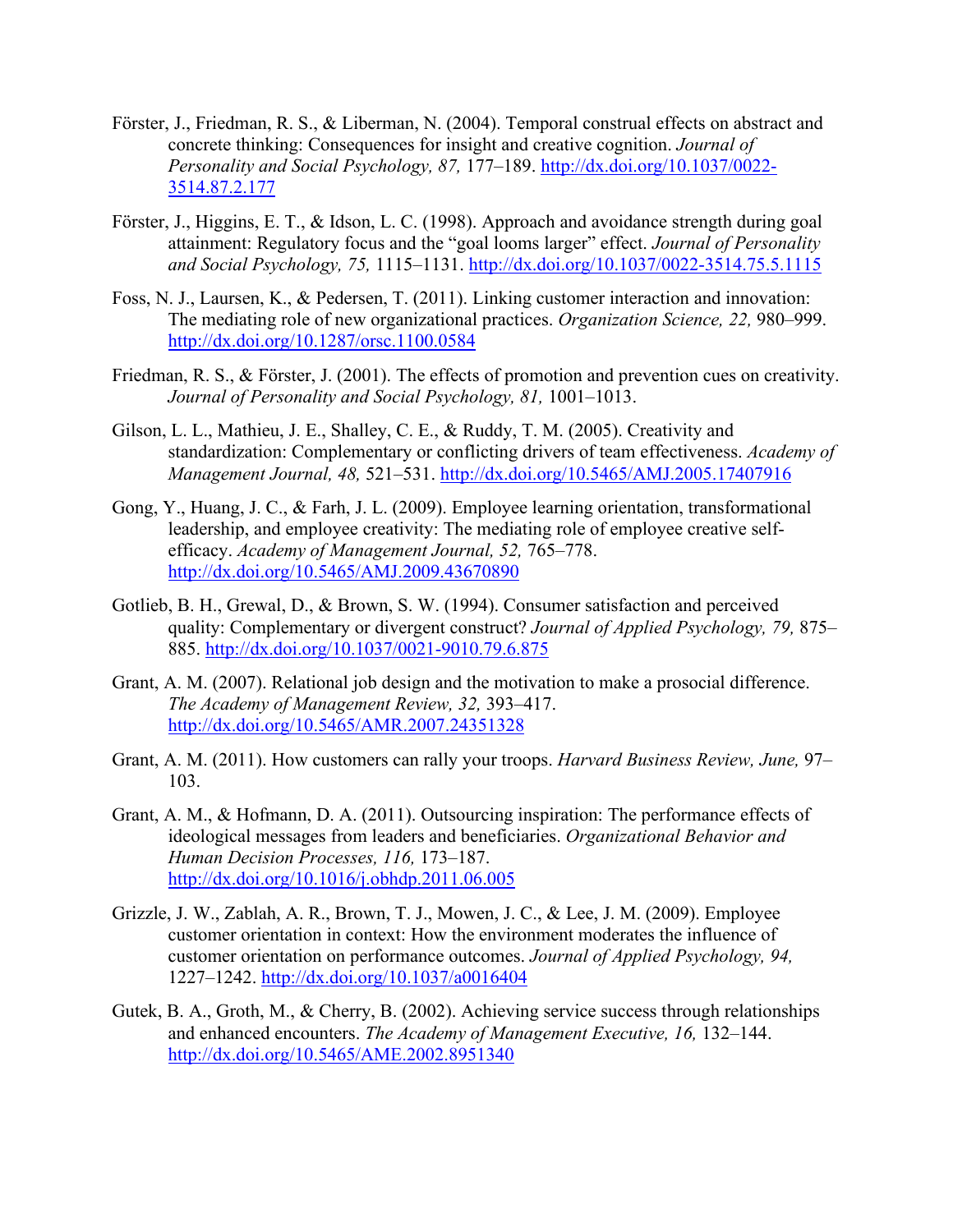- Hennig-Thurau, T., Groth, M., Paul, M., & Gremler, D. D. (2006). Are all smiles created equal? How emotional contagion and emotional labor affect service relationships. *Journal of Marketing, 70,* 58–73.<http://dx.doi.org/10.1509/jmkg.70.3.58>
- Higgins, E. T. (1997). Beyond pleasure and pain. *American Psychologist, 52,* 1280–1300. <http://dx.doi.org/10.1037/0003-066X.52.12.1280>
- Higgins, E. T. (1998). Promotion and prevention: Regulatory focus as a motivational principle. *Advances in Experimental Social Psychology, 30,* 1–46. [http://dx.doi.org/10.1016/S0065-](http://dx.doi.org/10.1016/S0065-2601(08)60381-0) [2601\(08\)60381-0](http://dx.doi.org/10.1016/S0065-2601(08)60381-0)
- Hirst, G., van Knippenberg, D., & Zhou, J. (2009). A cross-level perspective on employee creativity: Goal orientation, team learning behavior, and individual creativity. *Academy of Management Journal, 52,* 280–293.<http://dx.doi.org/10.5465/AMJ.2009.37308035>
- Hong, Y., Liao, H., Hu, J., & Jiang, K. (2013). Missing link in the service profit chain: A metaanalytic review of the antecedents, consequences, and moderators of service climate. *Journal of Applied Psychology, 98,* 237–267.<http://dx.doi.org/10.1037/a0031666>
- Hox, J. (2002). *Multilevel analysis: Techniques and applications*. Mahwah, NJ: Erlbaum.
- Hur, Y., van den Berg, P. T., & Wilderom, C. P. M. (2011). Transformational leadership as a mediator between emotional intelligence and team outcomes. *The Leadership Quarterly, 22,* 591–603.<http://dx.doi.org/10.1016/j.leaqua.2011.05.002>
- James, L. R., Demaree, R. G., & Wolf, G. (1984). Estimating within-group interrater reliability with and without response bias. *Journal of Applied Psychology, 69,* 85–98. <http://dx.doi.org/10.1037/0021-9010.69.1.85>
- Janssen, O. (2005). The joint impact of perceived influence and supervisor supportiveness on employee innovative behavior. *Journal of Occupational and Organizational Psychology, 78,* 573–579.<http://dx.doi.org/10.1348/096317905X25823>
- Jokisaari, M., & Nurmi, J. E. (2009). Change in newcomers' supervisor support and socialization outcomes after organizational entry. *Academy of Management Journal, 52,* 527–544. <http://dx.doi.org/10.5465/AMJ.2009.41330971>
- Kanfer, R. (1990). Motivation theory and industrial and organizational psychology. In M. D. Dunnette & L. Hough (Eds.), *Handbook of industrial and organizational psychology* (pp. 75–170). Palo Alto, CA: Consulting Psychologists Press.
- Kark, R., & van Dijk, D. (2007). Motivation to lead motivation to follow: The role of the selfregulatory focus in leadership processes. *The Academy of Management Review, 32,* 500– 528.<http://dx.doi.org/10.5465/AMR.2007.24351846>
- Kluger, A. N., & Ganzach, Y. (2004). Two faces of excellence: Perfection versus eminence. In G. B. Graen (Ed.), *New frontiers of leadership* (pp. 67–97). Greenwich, CT: Information Age Publishing.
- Liao, H., & Chuang, A. (2004). A multilevel investigation of factors influencing employee service performance and customer outcomes. *Academy of Management Journal, 47,* 41– 58.<http://dx.doi.org/10.2307/20159559>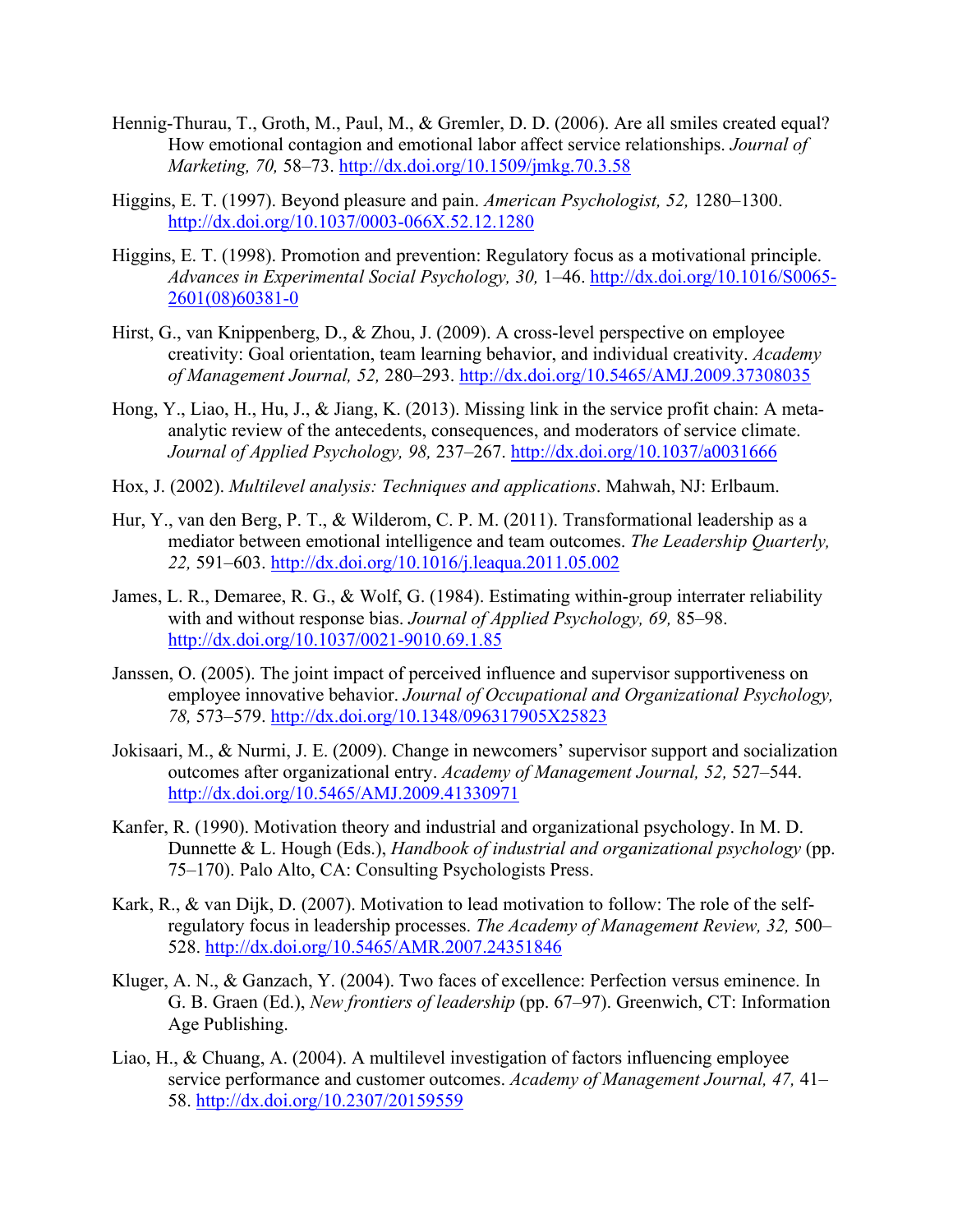- Liao, H., & Chuang, A. (2007). Transforming service employees and climate: A multilevel, multisource examination of transformational leadership in building long-term service relationships. *Journal of Applied Psychology, 92,* 1006–1019. <http://dx.doi.org/10.1037/0021-9010.92.4.1006>
- Liao, H., Toya, K., Lepak, D. P., & Hong, Y. (2009). Do they see eye to eye? Management and employee perspectives of high-performance work systems and influence processes on service quality. *Journal of Applied Psychology, 94,* 371–391. <http://dx.doi.org/10.1037/a0013504>
- Liberman, N., Idson, L. C., Camacho, C. J., & Higgins, E. T. (1999). Promotion and prevention choices between stability and change. *Journal of Personality and Social Psychology, 77,*  1135–1145.<http://dx.doi.org/10.1037/0022-3514.77.6.1135>
- Lorinkova, N. M., Pearsall, M. J., & Sims, H. P., Jr. (2013). Examining the differential longitudinal performance of directive versus empowering leadership in teams. *Academy of Management Journal, 56,* 573–596. <http://dx.doi.org/10.5465/amj.2011.0132>
- Madjar, N., Oldham, G. R., & Pratt, M. G. (2002). There's no place like home? The contributions of work and nonwork creativity support to employees creative performance. *Academy of Management Journal, 45,* 757–767.<http://dx.doi.org/10.2307/3069309>
- Madjar, N., & Ortiz-Walters, R. (2008). Customers as contributors and reliable evaluators of creativity in the service industry. *Journal of Organizational Behavior, 29,* 949–966. <http://dx.doi.org/10.1002/job.522>
- Madjar, N., & Ortiz-Walters, R. (2009). Trust in supervisors and trust in customers: Their independent, relative, and joint effects on employee performance and creativity. *Human Performance, 22,* 128–142.<http://dx.doi.org/10.1080/08959280902743501>
- Martin, S. L., Liao, H., & Campbell, E. M. (2013). Directive versus empowering leadership: A field experiment comparing impacts on task proficiency and proactivity. *Academy of Management Journal, 56,* 1372–1395.<http://dx.doi.org/10.5465/amj.2011.0113>
- Mathieu, J., Ahearne, M., & Taylor, S. R. (2007). A longitudinal cross-level model of leader and salesperson influences on sales force technology use and performance. *Journal of Applied Psychology, 92,* 528–537. <http://dx.doi.org/10.1037/0021-9010.92.2.528>
- Mathieu, J. E., & Taylor, S. R. (2007). A framework for testing meso-mediational relationships in organizational behavior. *Journal of Organizational Behavior, 28,* 141–172. <http://dx.doi.org/10.1002/job.436>
- Mayer, D. M., Ehrhart, M. G., & Schneider, B. (2009). Service attribute boundary conditions of the service climate– customer satisfaction link. *Academy of Management Journal, 52,*  1034–1050.<http://dx.doi.org/10.5465/AMJ.2009.44635617>
- Mills, P. K., & Ungson, G. R. (2003). Reassessing the limits of structural empowerment: Organizational constitution and trust as controls. *The Academy of Management Review, 28,* 143–153.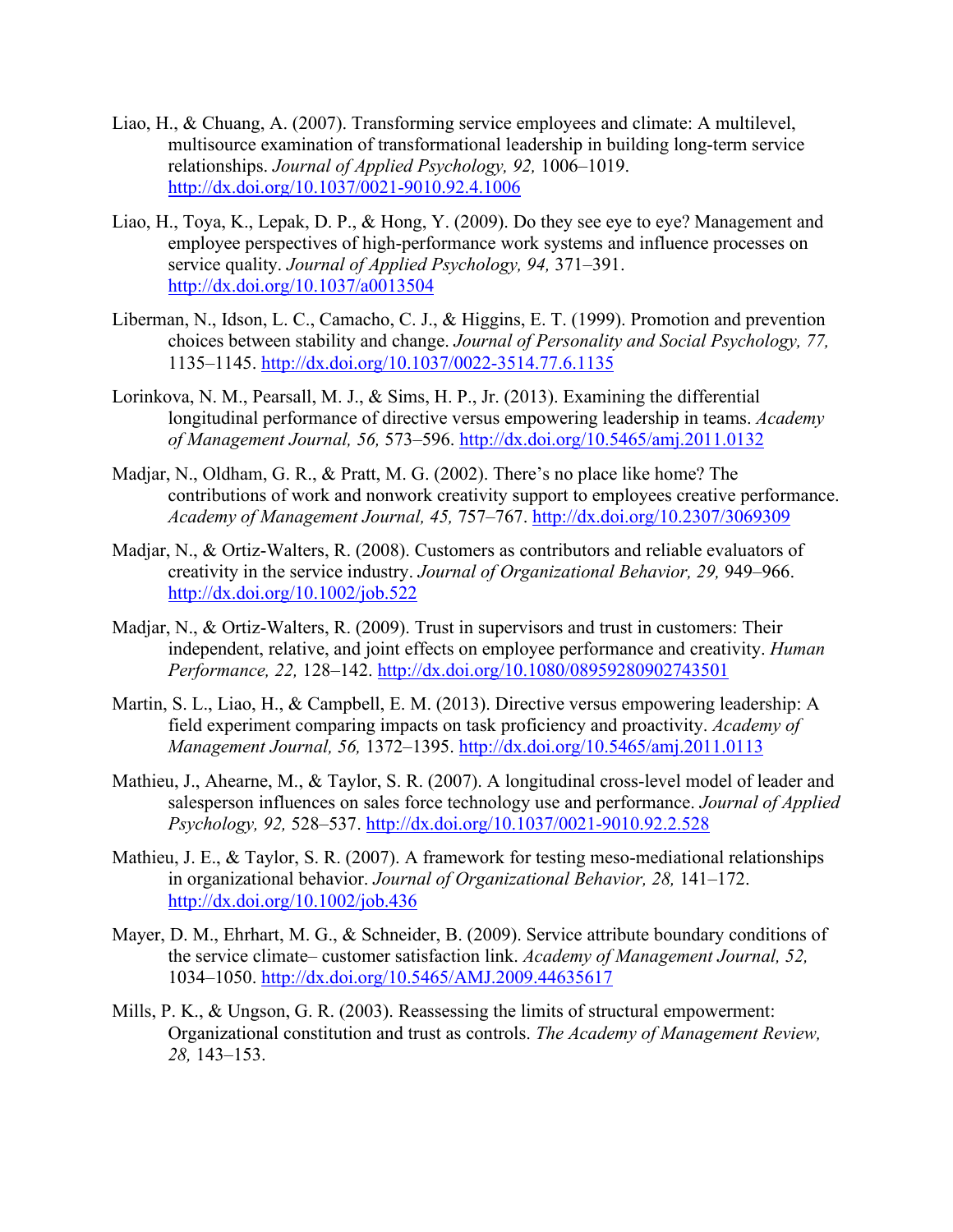- Molyneaux, D. (2003). Blessed are the meek, for they shall inherit the earth—An aspiration applicable to business? *Journal of Business Ethics, 48,* 347–363. <http://dx.doi.org/10.1023/B:BUSI.0000005746.55906.9d>
- Muthén, L. K., & Muthén, B. O. (1998 –2012). *Mplus user's guide* (7<sup>th</sup> ed.). Los Angeles, CA: Muthén & Muthén.
- Neubert, M. J., Kacmar, K. M., Carlson, D. S., Chonko, L. B., & Roberts, J. A. (2008). Regulatory focus as a mediator of the influence of initiating structure and servant leadership on employee behavior. *Journal of Applied Psychology, 93,* 1220–1233. <http://dx.doi.org/10.1037/a0012695>
- Ohly, S., & Fritz, C. (2010). Work characteristics, challenge appraisal, creativity, and proactive behavior: A multi-level study. *Journal of Organizational Behavior, 31,* 543–565. <http://dx.doi.org/10.1002/job.633>
- Oldham, G. R., & Cummings, A. (1996). Employee creativity: Personal and contextual factors at work. *Academy of Management Journal, 39,* 607–634. http://dx.doi.org/10.2307/256657
- Ordanini, A., & Parasuraman, A. (2011). Service innovation viewed through a service-dominantlogic lens: A conceptual framework and empirical analysis. *Journal of Service Research, 14,* 3–23.<http://dx.doi.org/10.1177/1094670510385332>
- Parasuraman, A., Zeithaml, V. A., & Berry, L. L. (1985). A conceptual model of service quality and its implications for future research. *Journal of Marketing, 49,* 41–50. <http://dx.doi.org/10.2307/1251430>
- Perry-Smith, J. E., & Shalley, C. E. (2003). The social side of creativity: A static and dynamic social network perspective. *The Academy of Management Review, 28,* 89–106.
- Pham, M. T., & Avnet, T. (2004). Ideals and oughts and the reliance on affect versus substance in persuasion. *Journal of Consumer Research, 30,* 503–518. <http://dx.doi.org/10.1086/380285>
- Pieterse, A. N., van Knippenberg, D., Schippers, M. C., & Stam, D. A. (2010). Transformational and transactional leadership and innovative behavior: The moderating role of psychological empowerment. *Journal of Organizational Behavior, 31,* 609–623. <http://dx.doi.org/10.1002/job.650>
- Preacher, K. J., Curran, P. J., & Bauer, D. J. (2006). Computational tools for probing interaction effects in multiple linear regression, multilevel modeling, and latent curve analysis. *Journal of Educational and Behavioral Statistics, 31,* 437– 448. <http://dx.doi.org/10.3102/10769986031004437>
- Robert, C., Probst, T. M., Martocchio, J. J., Drasgow, F., & Lawler, J. J. (2000). Empowerment and continuous improvement in the United States, Mexico, Poland, and India: Predicting fit on the basis of the dimensions of power distance and individualism. *Journal of Applied Psychology, 85,* 643– 658.<http://dx.doi.org/10.1037/0021-9010.85.5.643>
- Salvaggio, A. N., Schneider, B., Nishii, L. H., Mayer, D. M., Ramesh, A., & Lyon, J. S. (2007). Manager personality, manager service quality orientation, and service climate: Test of a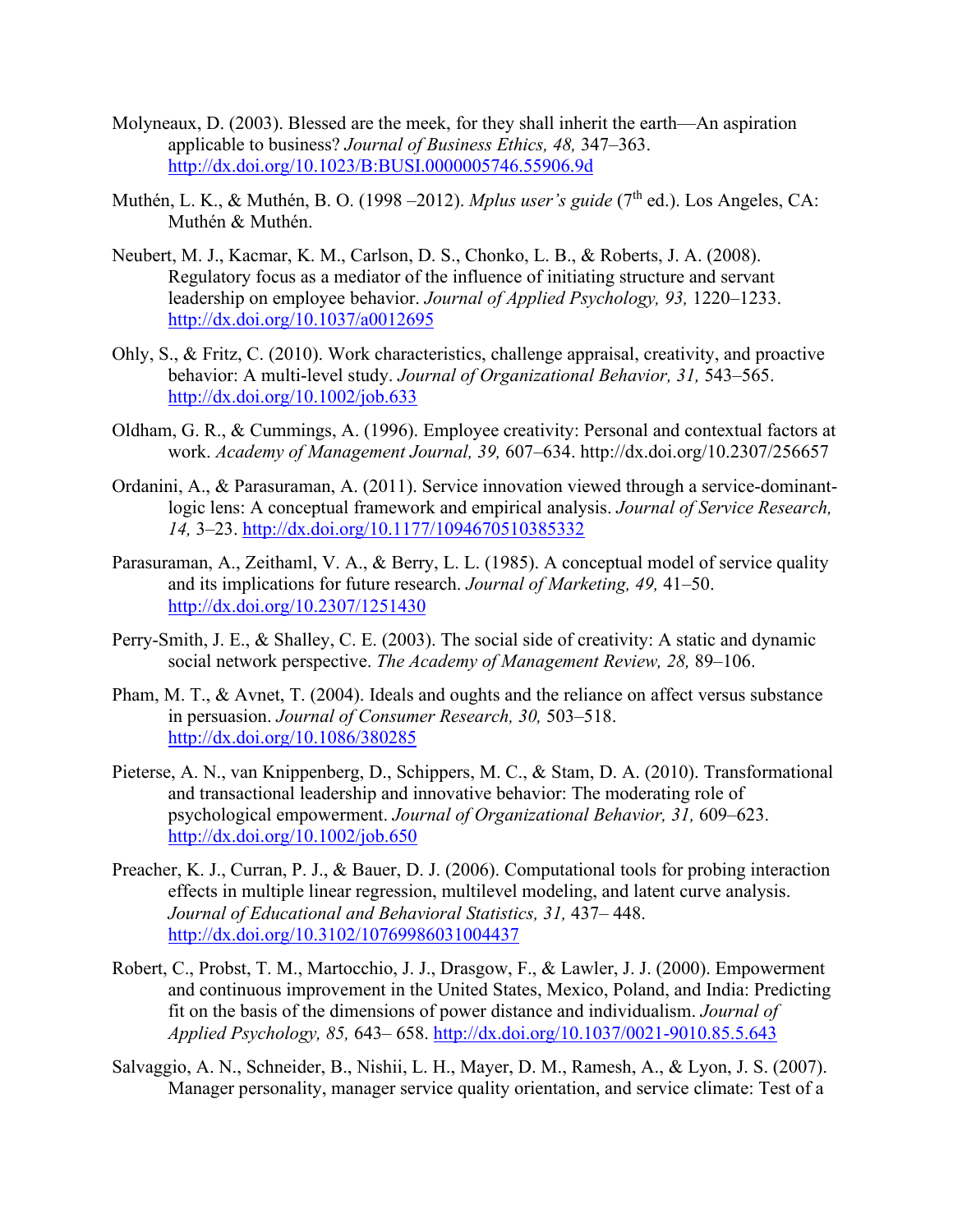model. *Journal of Applied Psychology, 92,* 1741–1750. [http://dx.doi.org/10.1037/0021-](http://dx.doi.org/10.1037/0021-9010.92.6.1741) [9010.92.6.1741](http://dx.doi.org/10.1037/0021-9010.92.6.1741)

- Saparito, P. A., Chen, C. C., & Sapienza, H. J. (2004). The role of relational trust in bank-small firm relationships. *Academy of Management Journal, 47,* 400–410. <http://dx.doi.org/10.2307/20159589>
- Schneider, B. (1990). The climate for service: An application of the climate construct. In B. Schneider (Ed.), *Organizational climate and culture* (pp. 383–412). San Francisco, CA: Jossey-Bass.
- Schneider, B. (2004). Welcome to the world of services management. *The Academy of Management Executive, 18,* 144–150.<http://dx.doi.org/10.5465/AME.2004.13835918>
- Schneider, B., & Bowen, D. E. (1985). Employee and customer perceptions of service in banks: Replication and extension. *Journal of Applied Psychology, 70,* 423– 433. <http://dx.doi.org/10.1037/0021-9010.70.3.423>
- Schneider, B., Bowen, D. E., Ehrhart, M. G., & Holcombe, K. M. (2000). The climate for service: Evolution of a construct. In N. M. Ashkanasy, C. P. M. Wilderom, & M. F. Peterson (Eds.), *Handbook of organizational culture and climate* (pp. 21–36). Thousand Oaks, CA: Sage.
- Schneider, B., Ehrhart, M. G., Mayer, D. M., Saltz, J. L., & Niles-Jolly, K. (2005). Understanding organization-customer links in service settings. *Academy of Management Journal, 48,* 1017–1032.<http://dx.doi.org/10.5465/AMJ.2005.19573107>
- Schneider, B., Wheeler, J. K., & Cox, J. F. (1992). A passion for service: Using content analysis to explicate service climate themes. *Journal of Applied Psychology, 77,* 705–716. <http://dx.doi.org/10.1037/0021-9010.77.5.705>
- Schneider, B., White, S. S., & Paul, M. C. (1998). Linking service climate and customer perceptions of service quality: Test of a causal model. *Journal of Applied Psychology, 83,*  150–163.<http://dx.doi.org/10.1037/0021-9010.83.2.150>
- Scott, S. G., & Bruce, R. A. (1994). Determinates of innovative behavior: A path model of individual innovation in the workplace. *Academy of Management Journal, 37,* 580–607. <http://dx.doi.org/10.2307/256701>
- Shalley, C. E., & Gilson, L. L. (2004). What leaders need to know: A review of social and contextual factors that can foster or hinder creativity. *The Leadership Quarterly, 15,* 33– 53.<http://dx.doi.org/10.1016/j.leaqua.2003.12.004>
- Shalley, C. E., Zhou, J., & Oldham, G. R. (2004). The effects of personal and contextual characteristics on creativity: Where should we go from here? *Journal of Management, 30,*  933–958.<http://dx.doi.org/10.1016/j.jm.2004.06.007>
- Shin, S. J., & Zhou, J. (2003). Transformational leadership, conservation and creativity: Evidence from Korea. *Academy of Management Journal, 46,* 703–714. <http://dx.doi.org/10.2307/30040662>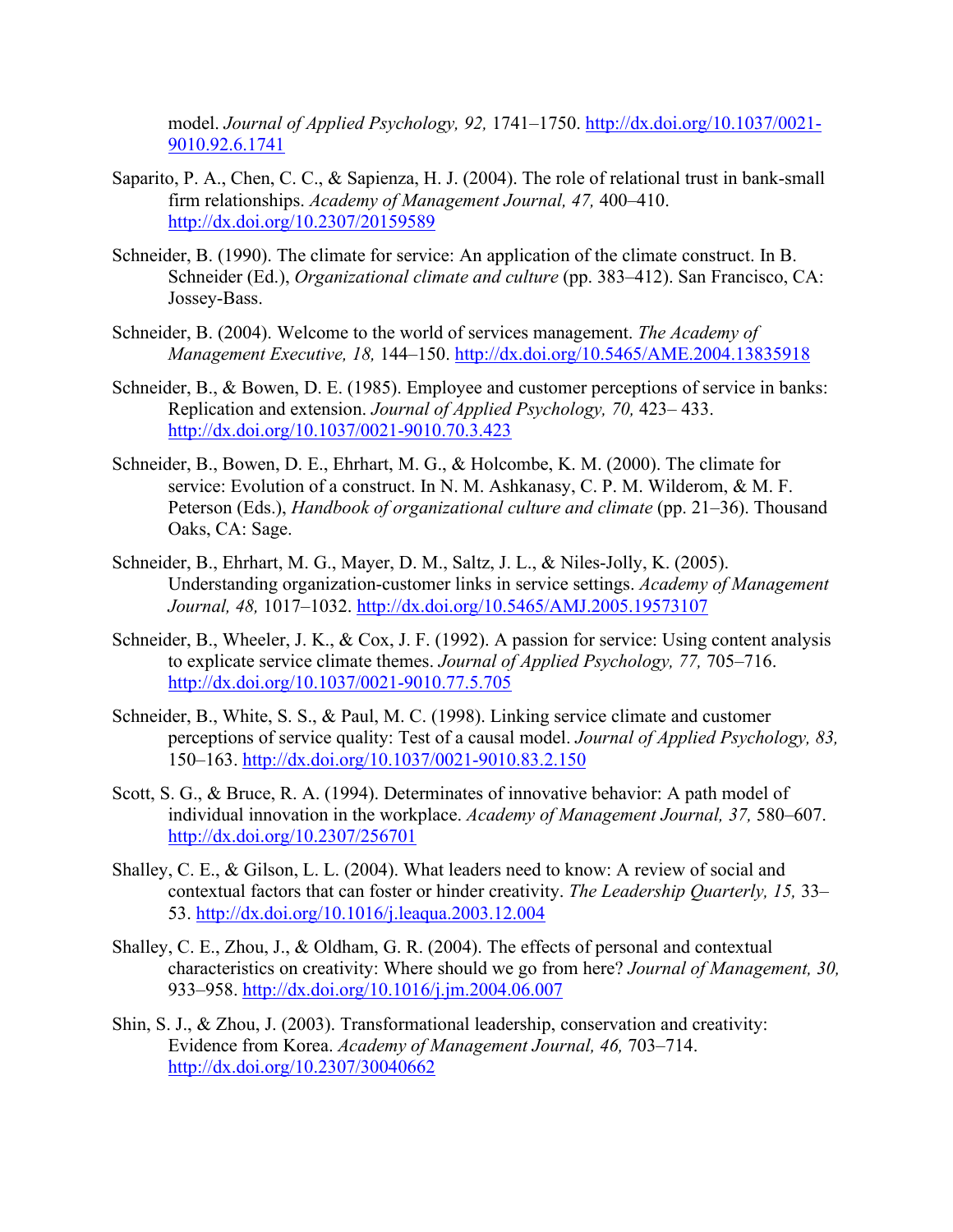- Snijders, T., & Bosker, R. J. (1999). *Multilevel analysis: An introduction to basic and advanced multilevel modeling*. London, UK: Sage.
- Spreitzer, G. M. (1995). Psychological empowerment in the workplace: Dimensions, measurement, and validation. *Academy of Management Journal, 38,* 1442–1465. <http://dx.doi.org/10.2307/256865>
- Spreitzer, G. M. (1996). Social structural characteristics of psychological empowerment. *Academy of Management Journal, 39,* 483–504.<http://dx.doi.org/10.2307/256789>
- Susskind, A. M., Kacmar, K. M., & Borchgrevink, C. P. (2003). Customer service providers' attitudes relating to customer service and customer satisfaction in the customer-server exchange. *Journal of Applied Psychology, 88,* 179–187. [http://dx.doi.org/10.1037/0021-](http://dx.doi.org/10.1037/0021-9010.88.1.179) [9010.88.1.179](http://dx.doi.org/10.1037/0021-9010.88.1.179)
- Tan, H. H., Foo, M. D., & Kwek, M. H. (2004). The effects of customer personality traits on the display of positive emotions. *Academy of Management Journal, 47,* 287–296. <http://dx.doi.org/10.2307/20159579>
- Thomas, K. W., & Velthouse, B. A. (1990). Cognitive elements of empowerment: An interpretive model of intrinsic task motivation. *The Academy of Management Review, 15,*  666–681.
- Tierney, P., & Farmer, S. M. (2002). Creative self-efficacy: Potential antecedents and relationship to creative performance. *Academy of Management Journal, 45,* 1137–1148. <http://dx.doi.org/10.2307/3069429>
- Tierney, P., Farmer, S. M., & Graen, G. B. (1999). An examination of leadership and employee creativity: The relevance of traits and relationships. *Personnel Psychology, 52,* 591–620. <http://dx.doi.org/10.1111/j.1744-6570.1999.tb00173.x>
- Van Dijk, D., & Kluger, A. N. (2011). Task type as a moderator of positive/negative feedback effects on motivation and performance: A regulatory focus perspective. *Journal of Organizational Behavior, 32,* 1084–1105.<http://dx.doi.org/10.1002/job.725>
- Vargo, S., & Lusch, R. F. (2004). Evolving to a new dominant logic for marketing. *Journal of Marketing, 68,* 1–17.<http://dx.doi.org/10.1509/jmkg.68.1.1.24036>
- Vargo, S., & Lusch, R. F. (2008). Service-dominant logic: Continuing the evolution. *Journal of the Academy of Marketing Science, 36,* 1–10. [http://dx.doi.org/10.1007/s11747-007-](http://dx.doi.org/10.1007/s11747-007-0069-6) [0069-6](http://dx.doi.org/10.1007/s11747-007-0069-6)
- Vohs, K. D., & Baumeister, R. F. (2004). Understanding self-regulation. In R. F. Baumeister & K. D. Vohs (Eds.), *Handbook of self-regulation* (pp. 1–9). New York, NY: Guilford Press.
- Wang, G., & Netemeyer, R. G. (2002). The effects of job autonomy, customer demandingness, and trait competitiveness on salesperson learning, self-efficacy, and performance. *Journal of the Academy of Marketing Science, 30,* 217–228. <http://dx.doi.org/10.1177/0092070302303003>